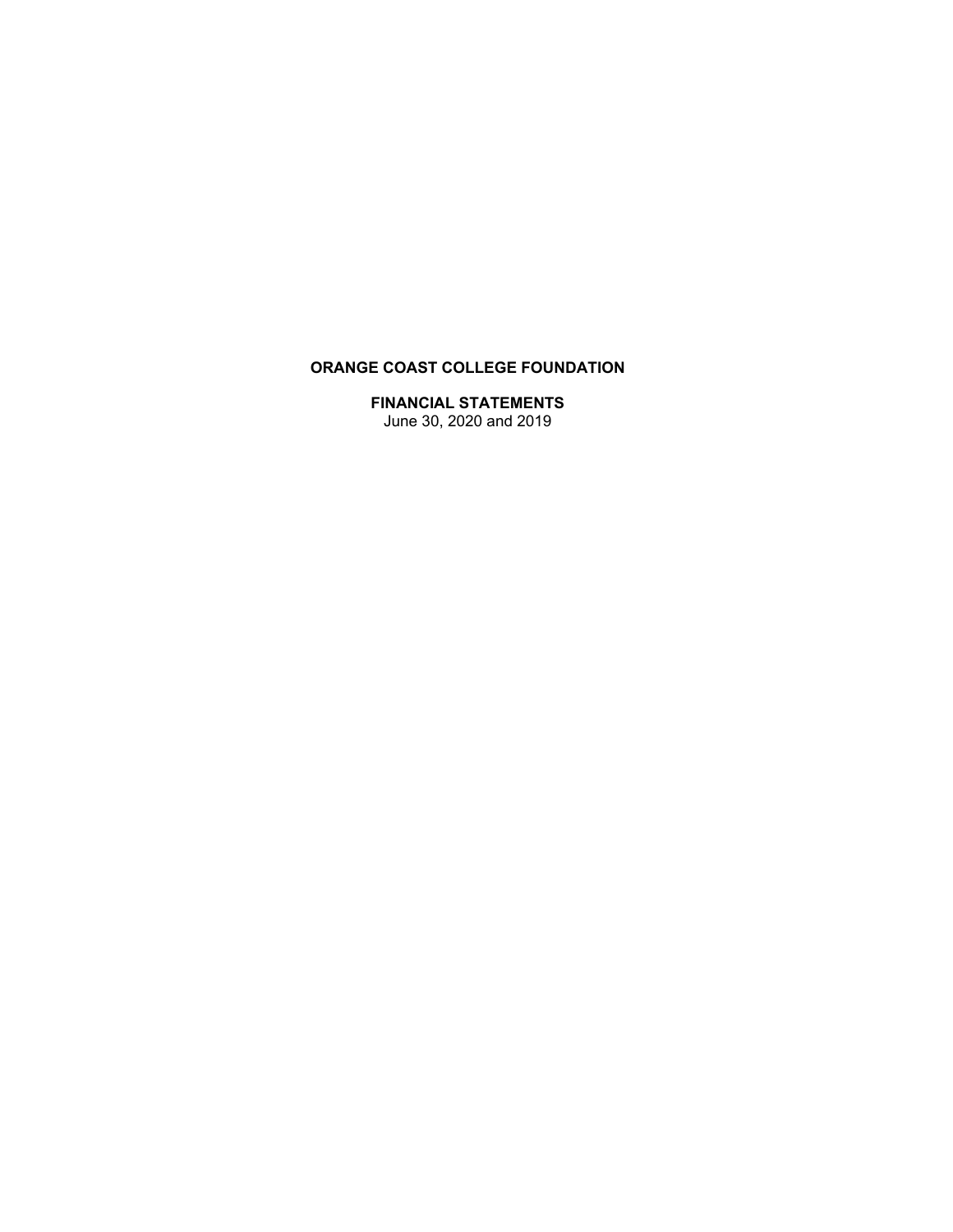# ORANGE COAST COLLEGE FOUNDATION

FINANCIAL STATEMENTS June 30, 2020 and 2019

# **CONTENTS**

| <b>FINANCIAL STATEMENTS</b> |   |
|-----------------------------|---|
|                             |   |
|                             |   |
|                             |   |
|                             |   |
|                             | 9 |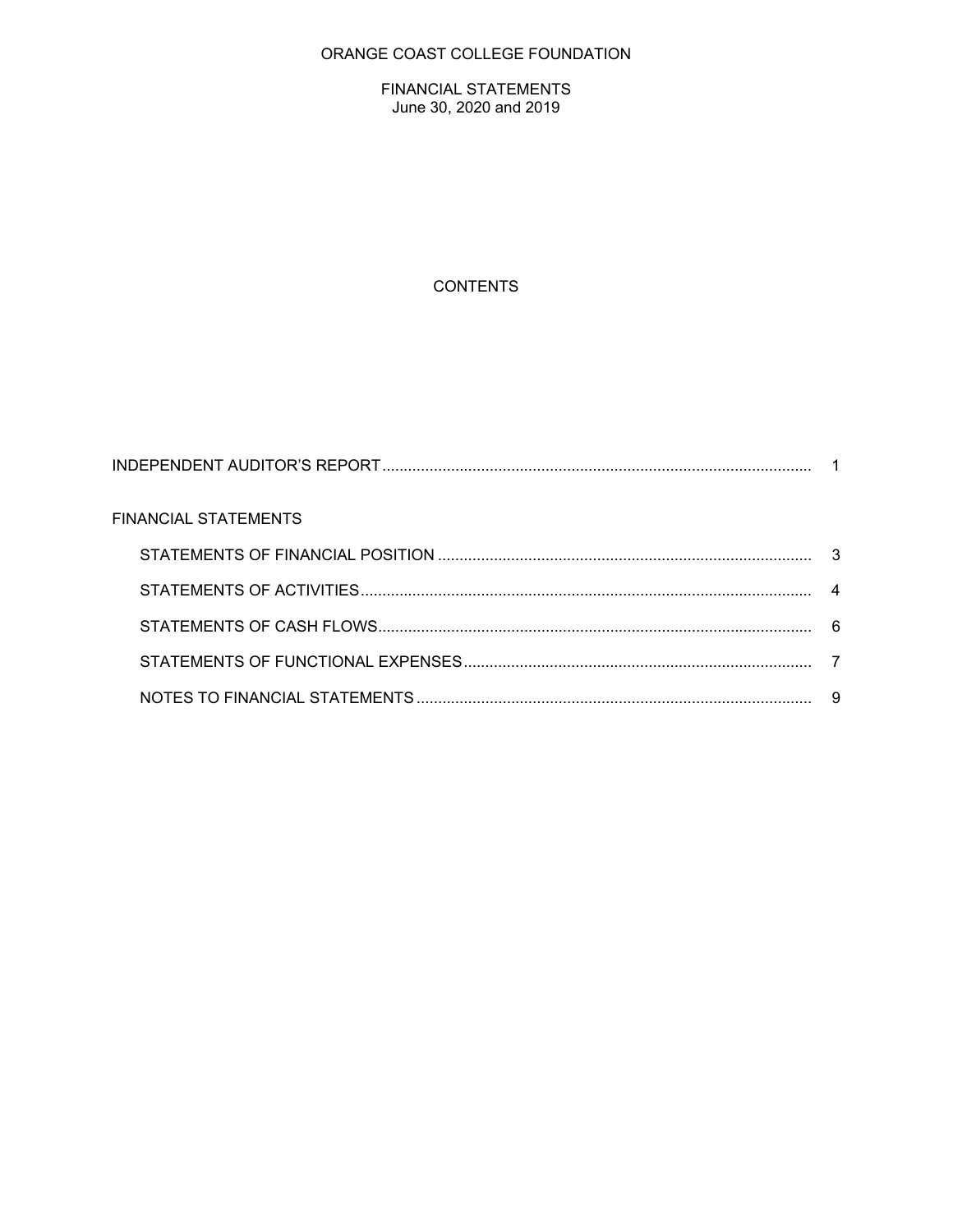

# INDEPENDENT AUDITOR'S REPORT

Board of Directors Orange Coast College Foundation Costa Mesa, California

#### **Report on the Financial Statements**

We have audited the accompanying financial statements of Orange Coast College Foundation ("the Foundation"), a Component Unit of Coast Community College District, which comprise the statements of financial position as of June 30, 2020 and the related statements of activities, cash flows, and functional expenses for the year then ended, and the related notes to the financial statements.

#### *Management's Responsibility for the Financial Statements*

Management is responsible for the preparation and fair presentation of these financial statements in accordance with accounting principles generally accepted in the United States of America; this includes the design, implementation, and maintenance of internal control relevant to the preparation and fair presentation of financial statements that are free from material misstatement, whether due to fraud or error.

### *Auditor's Responsibility*

Our responsibility is to express an opinion on these financial statements based on our audit. We conducted our audit in accordance with auditing standards generally accepted in the United States of America. Those standards require that we plan and perform the audit to obtain reasonable assurance about whether the financial statements are free from material misstatement.

An audit involves performing procedures to obtain audit evidence about the amounts and disclosures in the financial statements. The procedures selected depend on the auditor's judgment, including the assessment of the risks of material misstatement of the financial statements, whether due to fraud or error. In making those risk assessments, the auditor considers internal control relevant to the entity's preparation and fair presentation of the financial statements in order to design audit procedures that are appropriate in the circumstances, but not for the purpose of expressing an opinion on the effectiveness of the entity's internal control. Accordingly, we express no such opinion. An audit also includes evaluating the appropriateness of accounting policies used and the reasonableness of significant accounting estimates made by management, as well as evaluating the overall presentation of the financial statements.

We believe that the audit evidence we have obtained is sufficient and appropriate to provide a basis for our audit opinion.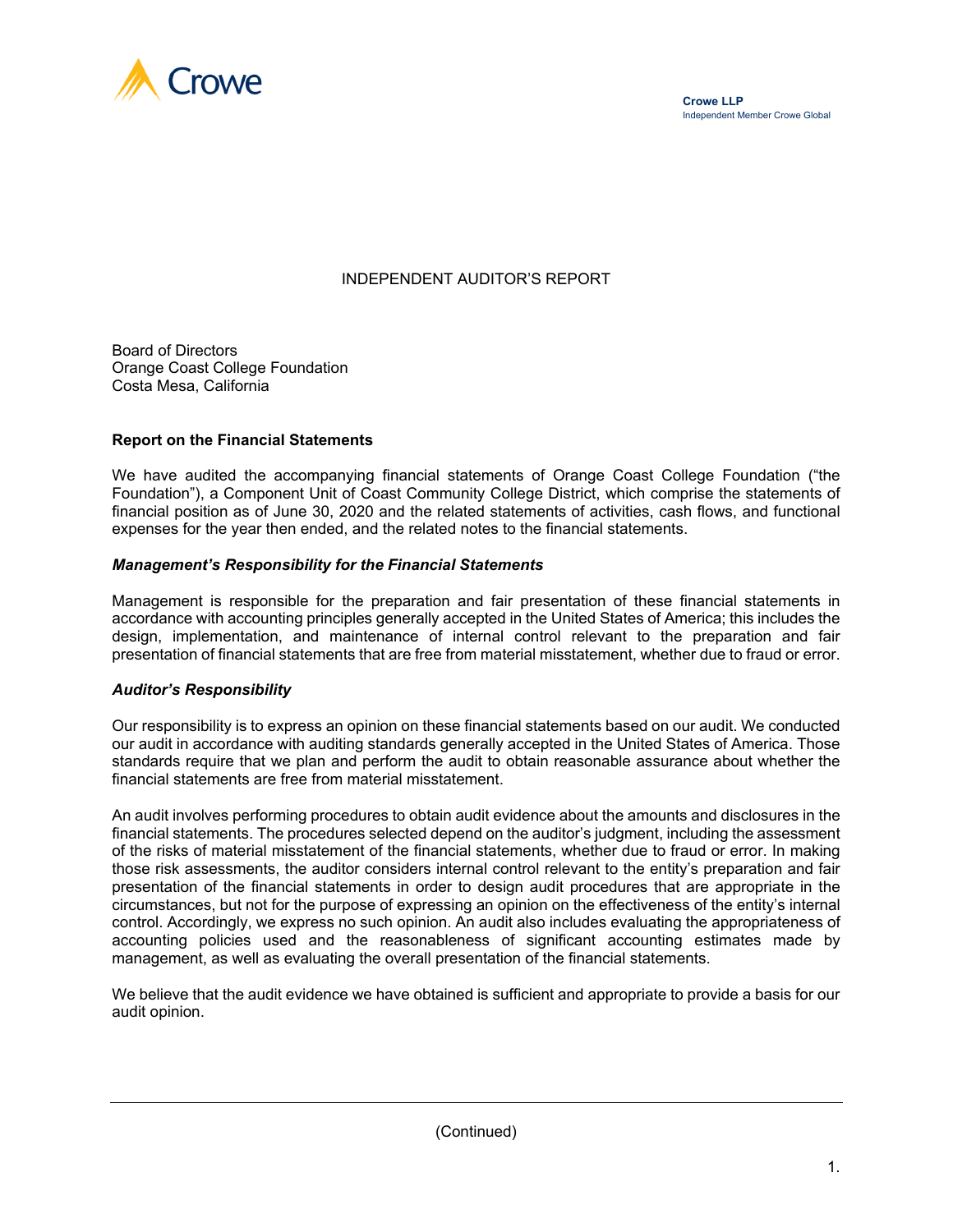#### *Opinion*

In our opinion, the financial statements referred to above present fairly, in all material respects, the financial position of the Foundation as of June 30, 2020, and the changes in its net assets and its cash flows for the year then ended in accordance with accounting principles generally accepted in the United States of America.

#### *Emphasis of Matter*

As discussed in Note 2 to the financial statements, the Foundation has adopted ASU 2018-08, *Clarifying the Scope and the Accounting Guidance for Contributions Received and Contributions Made.* Our opinion is not modified with respect to this matter.

#### *Other Matter*

The financial statements of Orange Coast College Foundation as of June 30, 2019 were audited by other auditors whose report dated November 13, 2019 expressed an unmodified opinion on those statements.

Crowe LLP

Crowe LLP

Sacramento, California February 18, 2021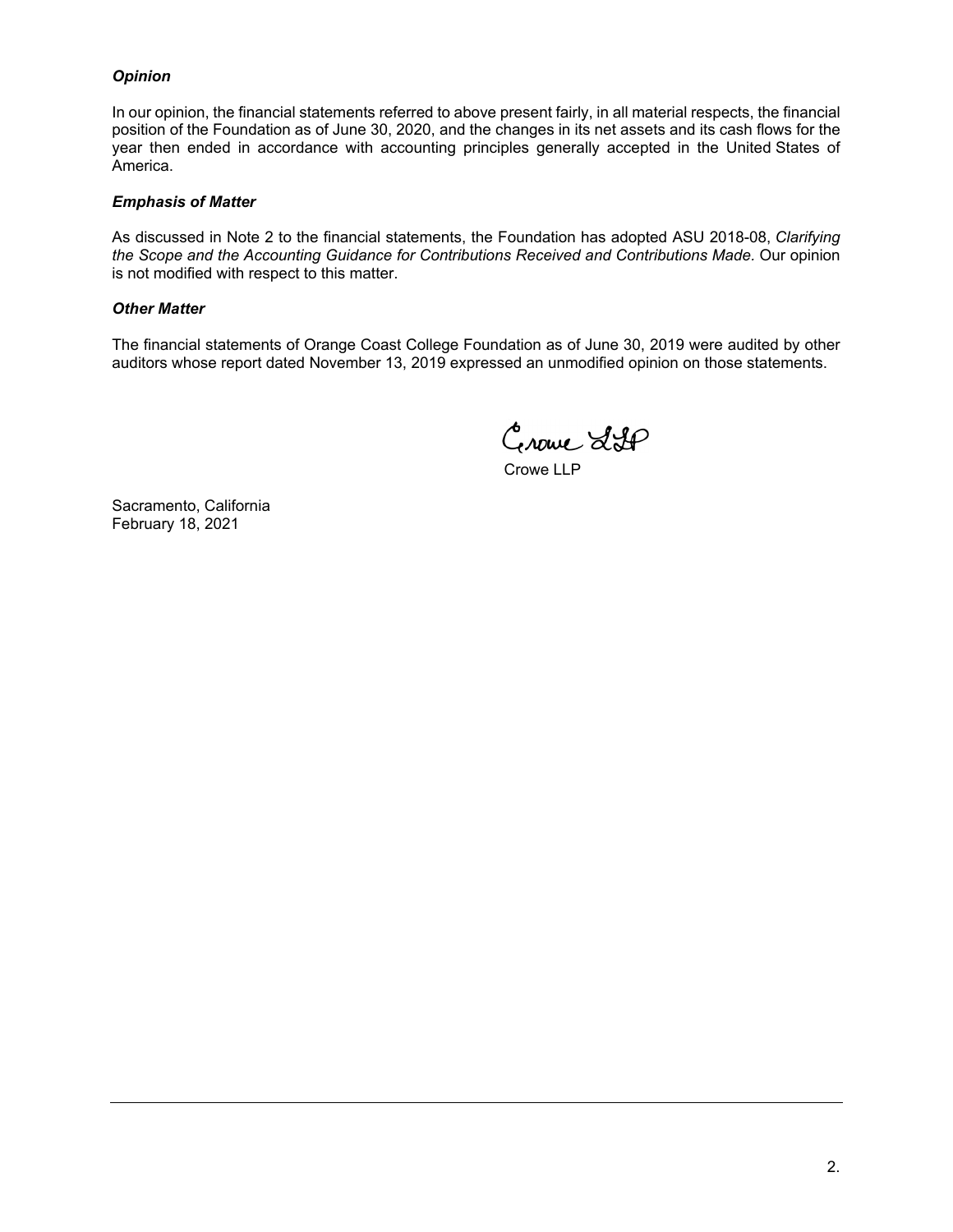### ORANGE COAST COLLEGE FOUNDATION STATEMENTS OF FINANCIAL POSITION June 30, 2020 and 2019

|                                           | 2020             | 2019          |
|-------------------------------------------|------------------|---------------|
| <b>ASSETS</b>                             |                  |               |
| Current assets:                           |                  |               |
| Cash and cash equivalents                 | \$<br>366,457    | 458,488<br>\$ |
| Accounts receivable                       | 5,425            | 6,200         |
| Pledges receivable                        | 100,000          | 110,000       |
| Due from Coast Community College District | 172,254          |               |
| Prepaid expenses                          | 25,000           | 25,000        |
| Total current assets                      | 669,136          | 599,688       |
| Non-current assets:                       |                  |               |
| Pledges receivable, net of discount       | 94,671           | 235,759       |
| Receivable for split-interest agreement   | 567,722          | 508,386       |
| Operating investments, at fair value      | 905,388          | 1,144,064     |
| Investments, at fair value                | 22,203,498       | 22, 173, 840  |
| Investments held with FCCC                | 22,356           | 22,972        |
| Assets held for sale                      | 35,100           | 11,750        |
| Property and equipment, net               | 7,991,166        | 6,923,003     |
| Total non-current assets                  | 31,819,901       | 31,019,774    |
| <b>Total assets</b>                       | 32,489,037<br>\$ | 31,619,462    |
| <b>LIABILITIES AND NET ASSETS</b>         |                  |               |
| Current liabilities:                      |                  |               |
| Accounts payable                          | \$<br>66,688     | \$<br>21,785  |
| Designated scholarships                   | 321,599          | 325,524       |
| Charter deposits                          |                  | 1,920         |
| Due to Coast Community College District   |                  | 46,012        |
| <b>Total current liabilities</b>          | 388,287          | 395,241       |
| Net assets:                               |                  |               |
| Net assets without donor restrictions     | 843,216          | 986,823       |
| Net assets with donor restrictions        | 31,257,534       | 30,237,398    |
| Total net assets                          | 32,100,750       | 31,224,221    |
| Total liabilities and net assets          | 32,489,037       | 31,619,462    |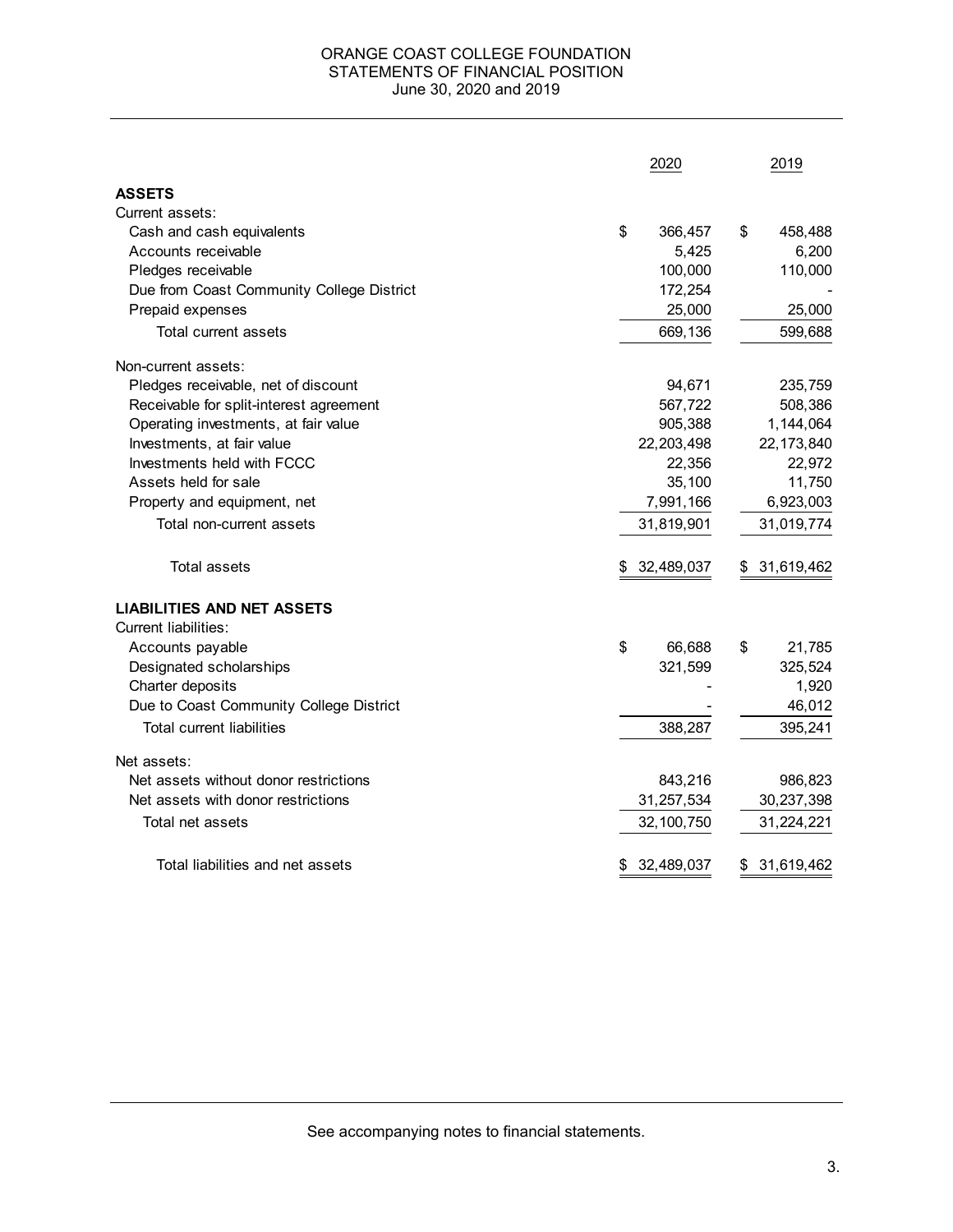### ORANGE COAST COLLEGE FOUNDATION STATEMENT OF ACTIVITIES For the fiscal year ended June 30, 2020

|                                                | <b>Without Donor</b> |           | <b>With Donor</b> |               |        |
|------------------------------------------------|----------------------|-----------|-------------------|---------------|--------|
|                                                | Restrictions         |           | Restrictions      | Total         |        |
| Support and revenues                           |                      |           |                   |               |        |
| Support                                        |                      |           |                   |               |        |
| Contributions                                  | \$                   | 125,501   | \$<br>491,136     | \$<br>616,637 |        |
| Fundraising for college programs               |                      |           | 1,091,384         | 1,091,384     |        |
| Program related sales                          |                      |           | 66,237            |               | 66,237 |
| Management fees                                |                      | 151,813   |                   | 151,813       |        |
| Miscellaneous revenue                          |                      | 83,401    | 109,268           | 192,669       |        |
| In-kind contributions                          |                      |           | 44,783            |               | 44,783 |
| Donated vessels                                |                      |           | 3,983,785         | 3,983,785     |        |
| Donated services                               |                      | 689,643   |                   | 689,643       |        |
| Donated facilities                             |                      | 19,898    |                   |               | 19,898 |
| Total support                                  |                      | 1,070,256 | 5,786,593         | 6,856,849     |        |
| Other income, gains and losses                 |                      |           |                   |               |        |
| Charter fees                                   |                      | 1,098,751 |                   | 1,098,751     |        |
| Gain on sale of donated assets                 |                      |           | 74,025            |               | 74,025 |
| Investment income, net of expenses             |                      | 24,427    | 445,420           | 469,847       |        |
| Realized loss on investments                   |                      | (13, 959) | (253, 235)        | (267, 194)    |        |
| Unrealized loss on investments                 |                      | (4,677)   | (117, 221)        | (121, 898)    |        |
| Change in value for split-interest agreements  |                      |           | 59,336            |               | 59,336 |
| Change in value for investments held with FCCC |                      |           | (616)             |               | (616)  |
| Total other income, gains, and losses          |                      | 1,104,542 | 207,709           | 1,312,251     |        |
| Total revenues before net assets               |                      |           |                   |               |        |
| released from restrictions                     |                      | 2,174,798 | 5,994,302         | 8,169,100     |        |
|                                                |                      |           |                   |               |        |
| Net assets released from restrictions          |                      | 4,974,166 | (4,974,166)       |               |        |
| Total support and revenues                     |                      | 7,148,964 | 1,020,136         | 8,169,100     |        |
| Operating expenses                             |                      |           |                   |               |        |
| Program services                               |                      |           |                   |               |        |
| Student and college support                    |                      | 2,667,689 |                   | 2,667,689     |        |
| Sailing program                                |                      | 3,926,017 |                   | 3,926,017     |        |
| Supporting services                            |                      |           |                   |               |        |
| Management and general                         |                      | 554,040   |                   | 554,040       |        |
| Fundraising                                    |                      | 144,825   |                   | 144,825       |        |
| <b>Total expenses</b>                          |                      | 7,292,571 |                   | 7,292,571     |        |
| Change in net assets                           |                      | (143,607) | 1,020,136         | 876,529       |        |
| Beginning of year                              |                      | 986,823   | 30,237,398        | 31,224,221    |        |
| End of year                                    | \$                   | 843,216   | \$31,257,534      | \$32,100,750  |        |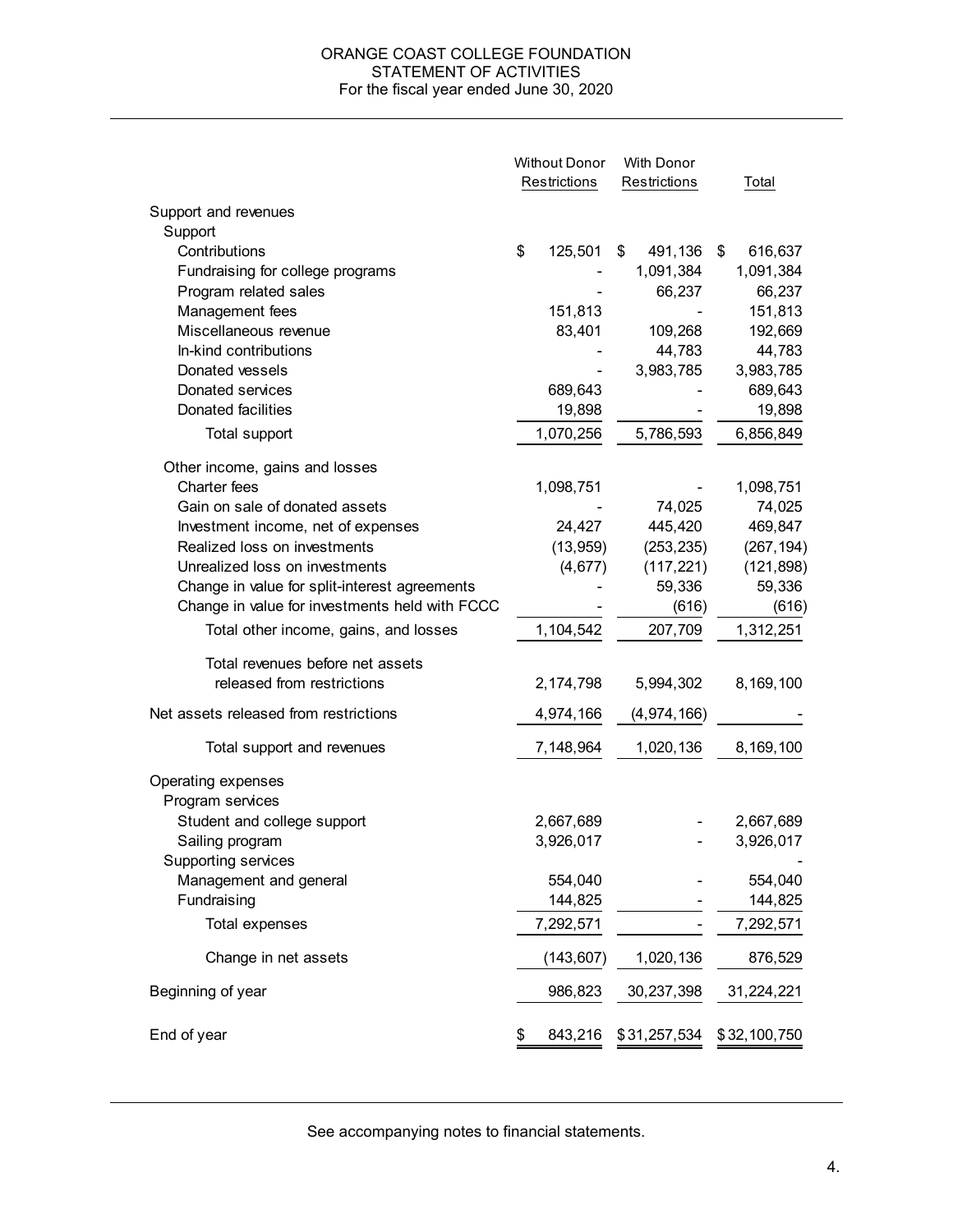### ORANGE COAST COLLEGE FOUNDATION STATEMENT OF ACTIVITIES For the fiscal year ended June 30, 2019

|                                                | <b>Without Donor</b> |              | With Donor    |               |  |
|------------------------------------------------|----------------------|--------------|---------------|---------------|--|
|                                                |                      | Restrictions | Restrictions  | Total         |  |
| Support and revenues                           |                      |              |               |               |  |
| Support                                        |                      |              |               |               |  |
| Contributions                                  | \$                   | 55,807       | \$<br>586,092 | \$<br>641,899 |  |
| Fundraising for college programs               |                      |              | 1,253,974     | 1,253,974     |  |
| Program related sales                          |                      |              | 113,910       | 113,910       |  |
| Management fees                                |                      | 128,455      |               | 128,455       |  |
| Miscellaneous revenue                          |                      | 20,814       | 38,340        | 59,154        |  |
| In-kind contributions                          |                      |              | 39,630        | 39,630        |  |
| Donated vessels                                |                      |              | 1,644,815     | 1,644,815     |  |
| Donated services                               |                      | 659,897      |               | 659,897       |  |
| Donated facilities                             |                      | 19,898       |               | 19,898        |  |
| Total support                                  |                      | 884,871      | 3,676,761     | 4,561,632     |  |
| Other income, gains and losses                 |                      |              |               |               |  |
| Charter fees                                   |                      | 745,714      |               | 745,714       |  |
| Loss on sale of donated assets                 |                      |              | (821, 506)    | (821, 506)    |  |
| Investment income, net of expenses             |                      | 23,182       | 456,113       | 479,295       |  |
| Realized gain on investments                   |                      | 16,057       | 294,192       | 310,249       |  |
| Unrealized gain on investments                 |                      | 8,569        | 200,025       | 208,594       |  |
| Change in value for split-interest agreements  |                      |              | 70,200        | 70,200        |  |
| Change in value for investments held with FCCC |                      |              | (219)         | (219)         |  |
| Total other income, gains, and losses          |                      | 793,522      | 198,805       | 992,327       |  |
| Total revenues before net assets               |                      |              |               |               |  |
| released from restrictions                     |                      | 1,678,393    | 3,875,566     | 5,553,959     |  |
| Net assets released from restrictions          |                      | 4,599,345    | (4, 599, 345) |               |  |
|                                                |                      |              |               |               |  |
| Total support and revenues                     |                      | 6,277,738    | (723,779)     | 5,553,959     |  |
| Operating expenses                             |                      |              |               |               |  |
| Program services                               |                      |              |               |               |  |
| Student and college support                    |                      | 2,276,126    |               | 2,276,126     |  |
| Sailing program                                |                      | 3,467,438    |               | 3,467,438     |  |
| Supporting services                            |                      |              |               |               |  |
| Management and general                         |                      | 441,588      |               | 441,588       |  |
| Fundraising                                    |                      | 138,578      |               | 138,578       |  |
| <b>Total expenses</b>                          |                      | 6,323,730    |               | 6,323,730     |  |
| Change in net assets                           |                      | (45, 992)    | (723,779)     | (769, 771)    |  |
| Beginning of year                              |                      | 1,032,815    | 30,961,177    | 31,993,992    |  |
| End of year                                    | \$                   | 986,823      | \$30,237,398  | \$31,224,221  |  |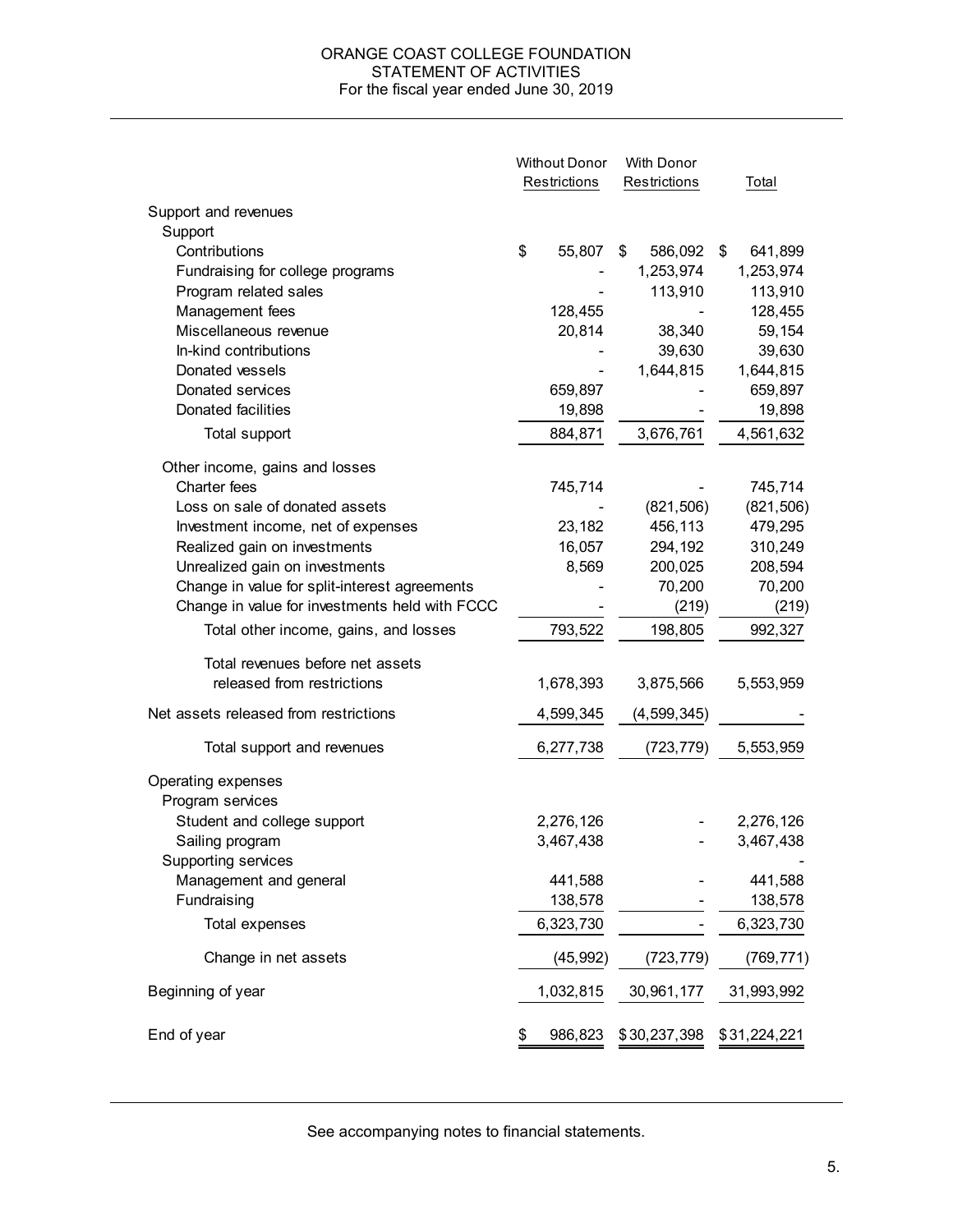#### ORANGE COAST COLLEGE FOUNDATION STATEMENTS OF CASH FLOWS For the fiscal years ended June 30, 2020 and 2019

|                                                         | 2020             | 2019             |
|---------------------------------------------------------|------------------|------------------|
| Cash flows from operating activities:                   |                  |                  |
| Contributions and special events                        | \$<br>677,037    | \$<br>379,280    |
| Fundraising for college programs                        | 1,091,384        | 1,253,974        |
| <b>Interest</b>                                         | 469,847          | 479,295          |
| Other operating activities and charter fees             | 1,441,313        | 918,778          |
| Payments to/on behalf of employees                      | (655, 694)       | (584, 843)       |
| Payments to suppliers                                   | (2,605,337)      | (1,833,333)      |
| Payments to/on behalf of students for scholarships      | (753, 729)       | (720, 110)       |
| Net cash (used by) provided by operating activities     | (335, 179)       | (106, 959)       |
| Cash flows from investing activities:                   |                  |                  |
| Proceeds from sale of boats and equipment               | 201,350          | 247,253          |
| Acquisitions of boats and equipment                     | 236,425          | 10,524           |
| Purchase of investments                                 | (418, 750)       | (4,607,456)      |
| Proceeds from sale of investments                       | 224,123          | 4,294,472        |
| Net cash provided (used) by investing activities        | 243,148          | (55, 207)        |
| Net decrease in cash and cash equivalents               | (92,031)         | (162, 166)       |
| Cash and cash equivalents, beginning of year            | 458,488          | 620,654          |
| Cash and cash equivalents, end of year                  | \$<br>366,457    | \$<br>458,488    |
| Reconciliation of change in net assets to cash provided |                  |                  |
| (used) by operating activities:                         |                  |                  |
| Change in net assets                                    | \$<br>876,529    | \$<br>(769, 771) |
| Adjustments to reconcile change in net assets to cash   |                  |                  |
| (used) provided by operating activities                 |                  |                  |
| Depreciation expense                                    | 2,528,522        | 2,620,853        |
| Realized and unrealized loss (gain) on investments      | 389,092          | (518, 843)       |
| Non-cash contributions and donated vessels received     | (4,028,568)      | (1,684,445)      |
| (Gain) loss on sale of donated items                    | (74, 025)        | 821,506          |
| Change in value for split-interest agreements           | (59, 336)        | (70, 200)        |
| Change in value for investments held with FCCC          | 616              | 219              |
| Change in assets - (increase)/decrease:                 |                  |                  |
| Accounts receivable                                     | (171, 479)       | (4,000)          |
| Pledge receivable                                       | 151,088          | (162, 719)       |
| Contribution receivable from split-interest agreement   | 59,336           | (70, 200)        |
| Notes receivable                                        |                  | 13,930           |
| Change in liabilities - increase/(decrease):            |                  |                  |
| Accounts payable                                        | 40,978           | (54, 219)        |
| Charter deposits                                        | (1,920)          | (200,000)        |
| Due to Coast Community College District                 | (46, 012)        | (29,070)         |
| Net cash (used) provided by operating activities        | \$<br>(335, 179) | \$<br>(106, 959) |
| Non-cash investment activities include:                 |                  |                  |
| Equipment and vessels                                   | \$<br>3,983,785  | \$<br>1,644,815  |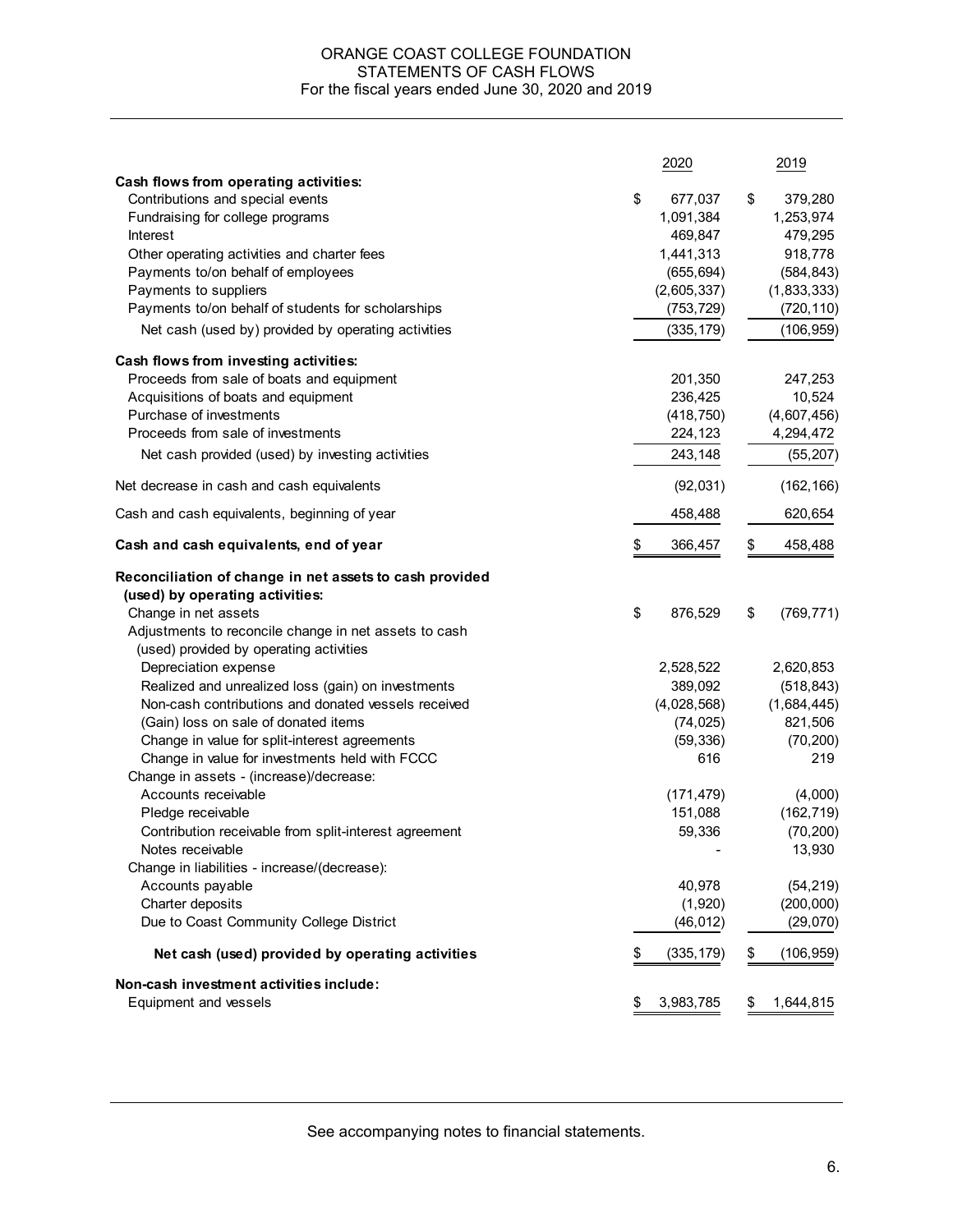#### ORANGE COAST COLLEGE FOUNDATION STATEMENT OF FUNCTIONAL EXPENSES For the fiscal year ended June 30, 2020

|                                     | Student and     |           | Total         |               |               |                |
|-------------------------------------|-----------------|-----------|---------------|---------------|---------------|----------------|
|                                     | College         | Sailing   | Program       | Management &  |               |                |
|                                     | <b>Support</b>  | Program   | Services      | Services      | Fundraising   | Total          |
| Donated services                    | \$<br>248,271   | \$        | 248,271<br>\$ | \$<br>296,546 | 144,825<br>\$ | 689,642<br>\$  |
| Donated facilities                  | 19,898          |           | 19,898        |               |               | 19,898         |
| In-kind contributions               | 44,783          |           | 44,783        |               |               | 44,783         |
| Scholarships and grants             | 685,772         |           | 685,772       | 64,032        |               | 749,804        |
| Salaries and benefits               | 311,817         | 275,671   | 587,488       | 22,194        |               | 609,682        |
| Services - other                    | 613             |           | 613           |               |               | 613            |
| Advertising and promotion           | 18,709          | 4,109     | 22,818        |               |               | 22,818         |
| Office expenses                     | 64,978          | 5,931     | 70,909        | 46,469        |               | 117,378        |
| Occupancy                           | 23,920          | 112,290   | 136,210       | 692           |               | 136,902        |
| Travel                              | 19,253          | 22,244    | 41,497        | 641           |               | 42,138         |
| Conference and meetings             | 1,602           | 719       | 2,321         | 959           |               | 3,280          |
| Depreciation                        |                 | 2,528,522 | 2,528,522     |               |               | 2,528,522      |
| Insurance                           |                 |           |               | 21,924        |               | 21,924         |
| Equipment                           | 154,580         | 566,374   | 720,954       |               |               | 720,954        |
| Hospitality                         | 23,213          | 91        | 23,304        | 35,067        |               | 58,371         |
| Management fees                     | 141,812         | 10,000    | 151,812       |               |               | 151,812        |
| Bank charges and fees               | 12,035          | 292       | 12,327        | 2,312         |               | 14,639         |
| <b>Contract services</b>            | 149,328         | 8,455     | 157,783       | 12,616        |               | 170,399        |
| Program expenses                    | 691,112         | 312,000   | 1,003,112     | 10,000        |               | 1,013,112      |
| Permit, Licenses, Taxes & Penalties | 2,618           | 71,459    | 74,077        | 165           |               | 74,242         |
| Subscriptions & dues                | 15,447          | 7,155     | 22,602        | 35,434        |               | 58,036         |
| Other expenses                      | 37,928          | 705       | 38,633        | 4,989         |               | 43,622         |
| Total                               | 2,667,689<br>SБ | 3,926,017 | 6,593,706     | 554,040<br>\$ | 144,825<br>\$ | 7,292,571<br>S |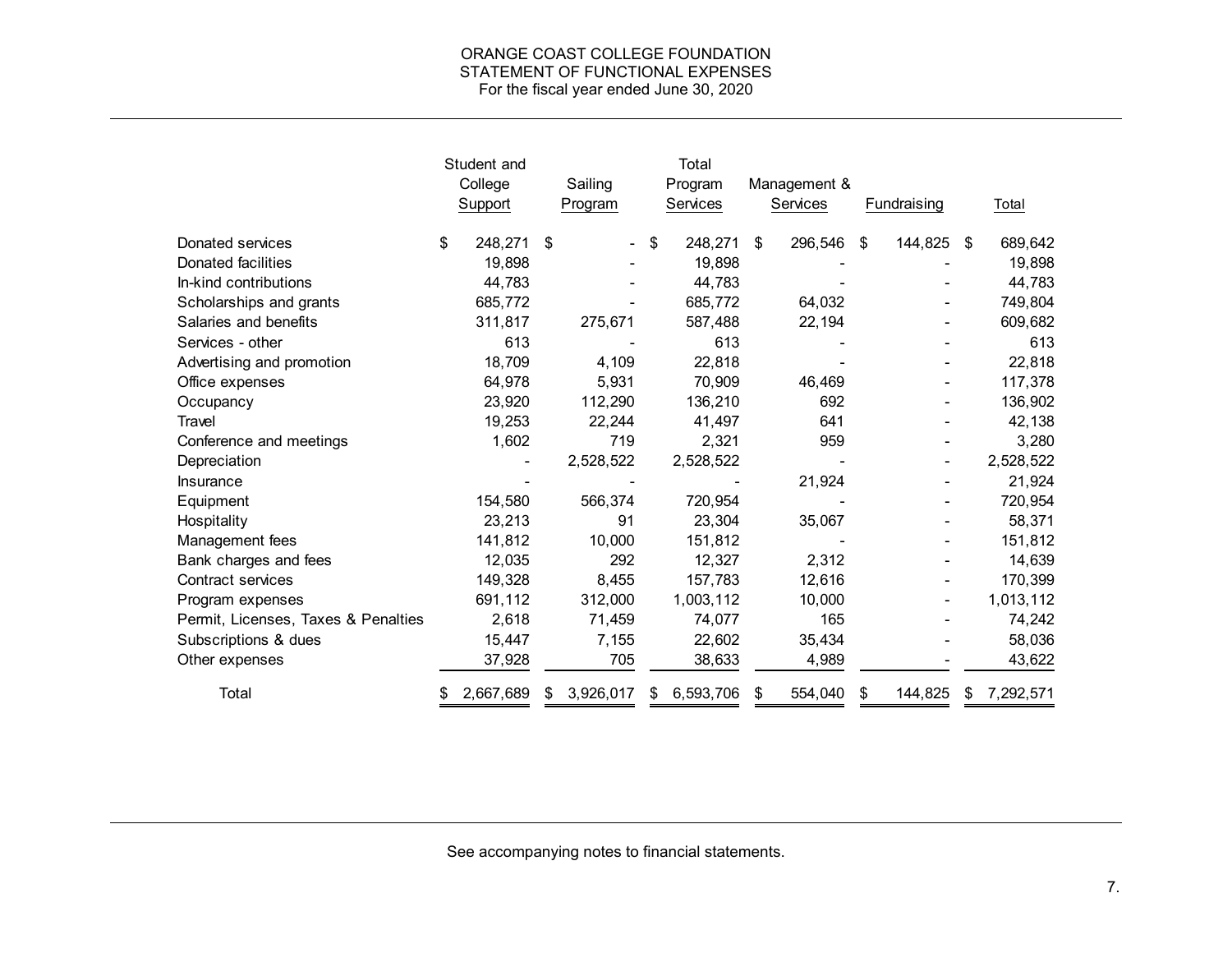#### ORANGE COAST COLLEGE FOUNDATION STATEMENT OF FUNCTIONAL EXPENSES For the fiscal year ended June 30, 2019

|                                     | Student and<br>College<br>Support | Sailing<br>Program | Total<br>Program<br>Services | Management &<br>Services | Fundraising   | Total          |
|-------------------------------------|-----------------------------------|--------------------|------------------------------|--------------------------|---------------|----------------|
|                                     |                                   |                    |                              |                          |               |                |
| Donated services                    | 237,563<br>\$                     | -\$                | \$<br>237,563                | 283,756<br>\$            | 138,578<br>\$ | 659,897<br>\$  |
| Donated facilities                  | 19,898                            |                    | 19,898                       |                          |               | 19,898         |
| In-kind contributions               | 39,630                            |                    | 39,630                       |                          |               | 39,630         |
| Scholarships and grants             | 720,110                           |                    | 720,110                      |                          |               | 720,110        |
| Salaries and benefits               | 330,904                           | 224,869            | 555,773                      |                          |               | 555,773        |
| Services - legal                    | 1,056                             |                    | 1,056                        |                          |               | 1,056          |
| Services - other                    | 1,550                             |                    | 1,550                        |                          |               | 1,550          |
| Advertising and promotion           | 30,904                            | 4,282              | 35,186                       | 1,500                    |               | 36,686         |
| Office expenses                     | 68,241                            | 364                | 68,605                       | 33,439                   |               | 102,044        |
| Occupancy                           | 22,146                            | 102,866            | 125,012                      | 573                      |               | 125,585        |
| Travel                              | 53,563                            | 3,783              | 57,346                       | 52                       |               | 57,398         |
| Conference and meetings             | 2,924                             |                    | 2,924                        | 4,812                    |               | 7,736          |
| Depreciation                        |                                   | 2,620,853          | 2,620,853                    |                          |               | 2,620,853      |
| <b>Insurance</b>                    |                                   |                    |                              | 16,297                   |               | 16,297         |
| Equipment                           | 106,960                           | 183,260            | 290,220                      |                          |               | 290,220        |
| Hospitality                         | 48,634                            | 127                | 48,761                       | 17,265                   |               | 66,026         |
| Management fees                     | 118,455                           | 10,000             | 128,455                      |                          |               | 128,455        |
| Bank charges and fees               | 10,055                            | 382                | 10,437                       | 1,719                    |               | 12,156         |
| <b>Contract services</b>            | 255,248                           | 88,173             | 343,421                      | 16,842                   |               | 360,263        |
| Program expenses                    | 155,902                           | 209,000            | 364,902                      | 19,561                   |               | 384,463        |
| Permit, Licenses, Taxes & Penalties | 4,775                             | 14,217             | 18,992                       | 279                      |               | 19,271         |
| Subscriptions & dues                | 200                               | 4,532              | 4,732                        | 32,471                   |               | 37,203         |
| Other expenses                      | 47,408                            | 730                | 48,138                       | 13,022                   |               | 61,160         |
| Total                               | 2,276,126<br>S                    | 3,467,438          | 5,743,564<br>Ъ.              | 441,588<br>S             | 138,578<br>\$ | 6,323,730<br>S |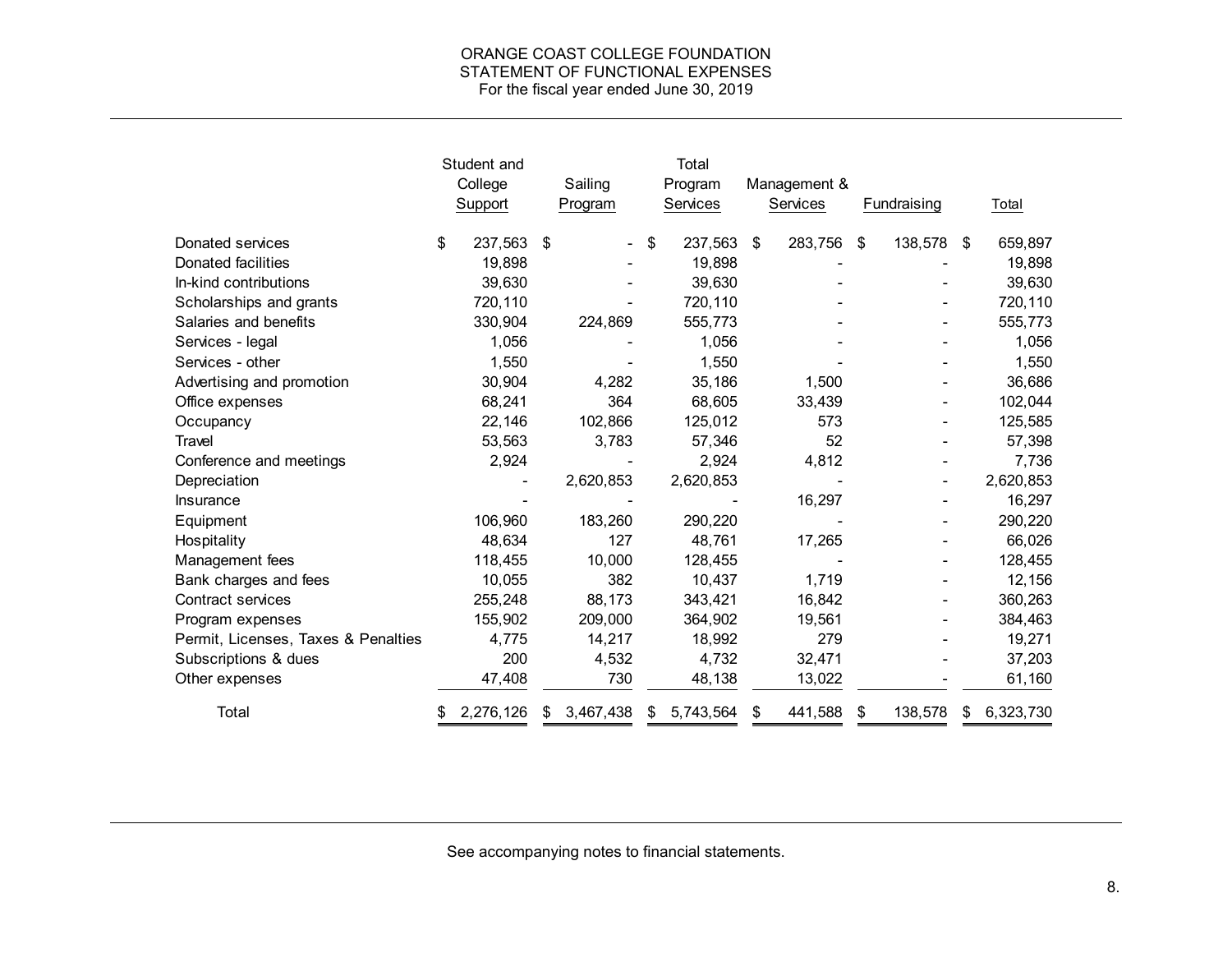### **NOTE 1 - ORGANIZATION**

The Orange Coast College Foundation (the Foundation) is a non-profit public benefit corporation organized under the Non-profit Public Corporation Law of the State of California. The Foundation was incorporated on August 7, 1984 with the express purpose of promoting and assisting the educational programs of Orange Coast College (the College) in accordance with the mission, policies and priorities of the College as administered by its President. The Foundation conducts its operations in conformity with general regulations established by the Coast Community College District (the District) as required by the Education Code Section 72672(c). The members of the Foundation's Board of Directors are composed of members from the local community. The Foundation maintains boats, many of which were donated, to use in the educational programs at the College.

# **NOTE 2 - SUMMARY OF SIGNIFICANT ACCOUNTING POLICIES**

Basis of Accounting: The financial statements have been prepared on the accrual method of accounting and accordingly reflect all significant receivables and liabilities.

Classification of Net Assets: Net assets, revenues, gains, and losses are classified based on the existence or absence of donor- or grantor-imposed restrictions. Accordingly, net assets and changes therein are classified and reported as follows:

*Net Assets without Donor Restrictions* - Net assets available for use in general operations and not subject to donor (or certain grantor) restrictions.

*Net Assets with Donor Restrictions* - Net assets subject to donor-imposed restrictions. Some donorimposed restrictions are temporary in nature, such as those that will be met by the passage of time or other events specified by the donor. Other donor-imposed restrictions are perpetual in nature, where the donor stipulates that resources be maintained in perpetuity. Gifts of long-lived assets and gifts of cash restricted for the acquisition of long-lived assets are recognized as restricted revenue when received and release from restrictions when the assets are placed in service. Donor-imposed restrictions are released when a restriction expires, that is, when the stipulated time has elapsed, when the stipulated purpose for which the resource was restricted has been fulfilled, or both.

The Foundation reports contributions restricted by donors as increases in net assets without donor restrictions if the restrictions expire (that is, when a stipulated time restriction ends or purpose restriction is accomplished) in the reporting period in which the revenue is recognized. All other donor-restricted contributions are reported as increases in net assets with donor restrictions, depending on the nature of the restrictions. When a restriction expires, net assets with donor restrictions are reclassified to net assets without donor restrictions and reported in the statements of activities as net assets released from restrictions.

Cash and Cash Equivalents: Cash and cash equivalents are considered to be all cash available for immediate use. Cash and cash equivalents consist of cash in interest bearing bank accounts and money market funds. Cash held temporarily in the long-term investment portfolio (until suitable investments are identified) is excluded from cash and cash equivalents.

Investments: Investments in marketable securities with readily determinable fair values and all investments in debt securities are valued at their fair values in the statement of financial position. Investment income (interest and dividends) is included in the change in net assets from operations unless the income or loss is restricted by donor or law.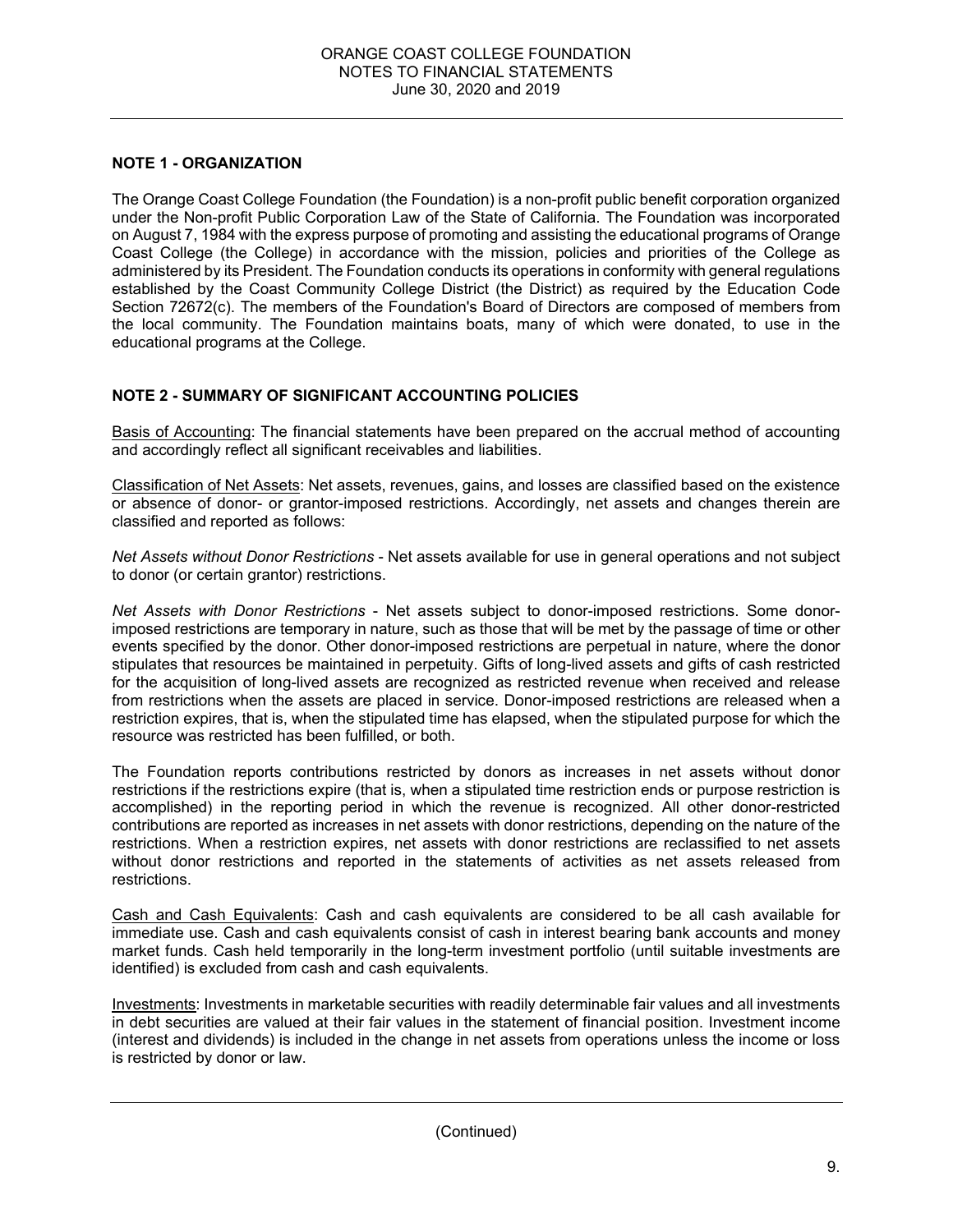# **NOTE 2 - SUMMARY OF SIGNIFICANT ACCOUNTING POLICIES** (Continued)

Pledges Receivable Unconditional promises to give that are expected to be collected within one year are recorded at net realizable value. Unconditional pledges that are due in more than one year are recognized at fair value using present value discount rate representing the risk-free interest rate applicable to the years in which the promises are to be received. Amortization of the discount is included in contribution revenue.

Management has reviewed the collectability of these pledges and determines the balances to be fully collectable. A plan to regularly evaluate pledges receivable and the potential collectability is in place and reviewed throughout the year.

Split-Interest Agreement: The Foundation is the beneficiary of a charitable remainder trust. The terms and discount rates for this agreement is based upon the life expectancy of the donor(s) and present value tables provided by the Internal Revenue Service for determining the amount of the charitable contribution. The charitable remainder trust is administered by a third-party. Assets associated with the split-interest agreement are recognized at the present value of the estimated future benefits of the agreement.

Property and Equipment: Property and equipment are stated at cost. Donated property is recorded at its estimated fair value at the date of receipt, which is then treated as cost. The Foundation maintains a capitalization threshold of \$1,000. The costs of normal maintenance and repairs that do not add to the value of an asset or significantly extend an asset's life are not capitalized.

Depreciation is computed on the straight-line basis over the estimated useful life of the assets. The estimated useful life for property and equipment is 5-10 years.

Accounts Payable: Accounts payable consists of amounts due to vendors, but not yet disbursed during the fiscal year.

Designated Scholarships: The Foundation acts as an intermediary to other organizations to distribute scholarships to students that the other organization has identified. Since the Foundation does not choose the recipient of the scholarship, it does not receive a contribution when they receive the assets, nor do they recognize the scholarship expense when the funds are disbursed. Designated scholarships are recognized on the statements of financial position as a liability.

Contributions and Contributions Recognition: Contributions, including unconditional promises to give, are recorded when made. All contributions are available for use for operations unless specifically restricted by the donor. Conditional promises to give are recognized when the conditions on which they depend are substantially met. Unconditional promises to give due in the next year are recorded at their net realizable value. Unconditional promises to give due in subsequent years are reported at their net realizable value, using risk-free interest rates applicable to the years in which the promises are to be received.

Donations, other than cash are recorded at estimated fair value at the time of the donation.

Donated Property and Equipment: Donated property and equipment are reflected as contributions in the accompanying statements at their estimated value at date of donation. For donated items with estimated values of \$5,000 or higher an appraisal is provided by the donor. This appraised value prepared by a third party is the basis for the value recognized for the in-kind contribution.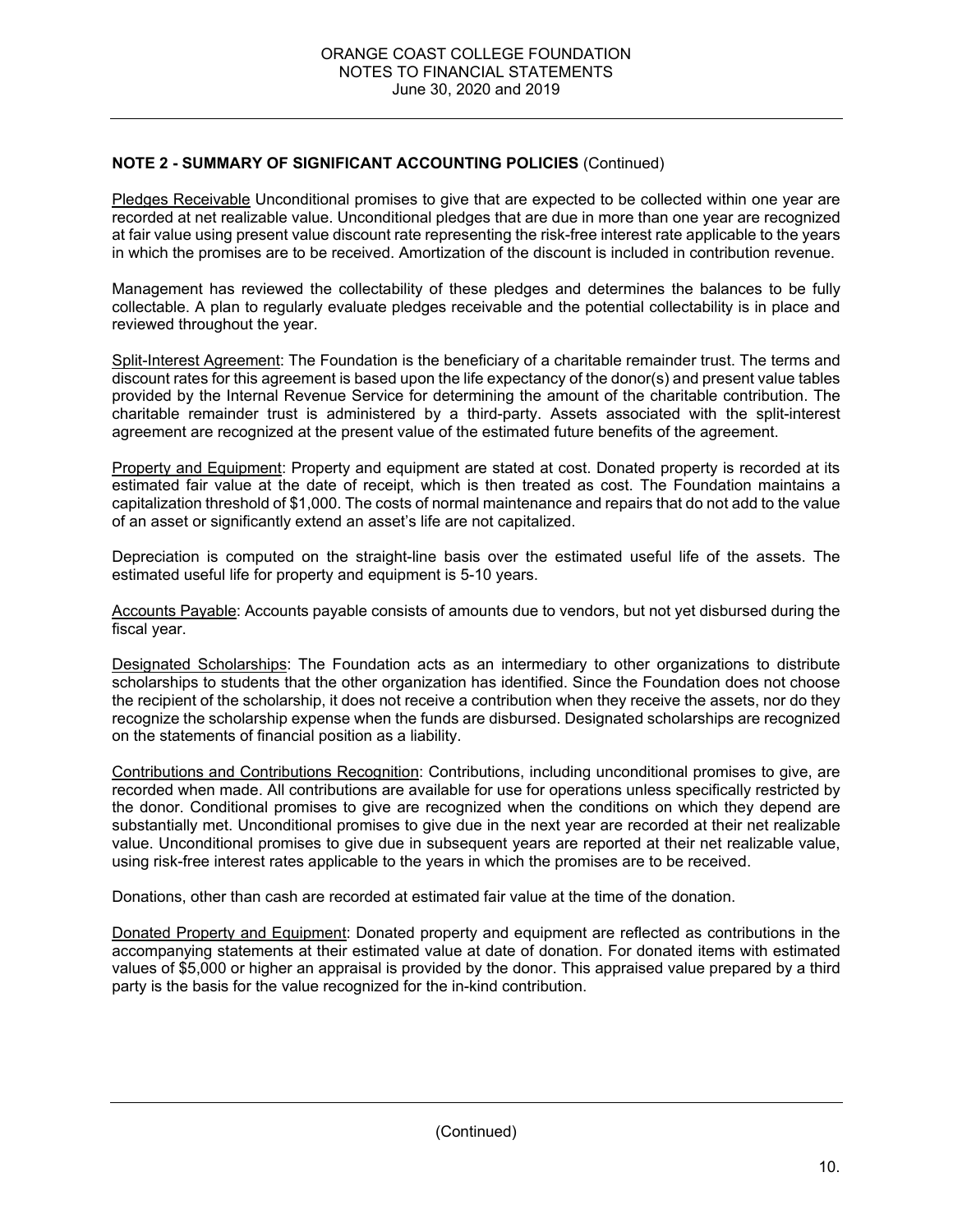# **NOTE 2 - SUMMARY OF SIGNIFICANT ACCOUNTING POLICIES** (Continued)

Functional Allocation of Expenses: The costs of providing the various programs and supporting services have been summarized on a functional basis in the statement of activities. Most expenses are directly charged to the department or function incurring the expense. The expenses that are allocated include salaries and benefits, which are allocated based on management's estimate of time and effort among the programs and supporting services benefited.

Management Fee: The Foundation serves the Orange Coast College campus clubs, departments, and organizations by managing funds for scholarships and other purposes to promote education. These funds are assessed an annual management fee to cover the stewardship and administrative expenses. This fee is recognized as income without donor-imposed restrictions.

Estimates: The preparation of financial statements in conformity with accounting principles generally accepted in the United States of America require management to make estimates and assumptions that affect certain reported amounts and disclosures. Accordingly, actual results could differ from those estimates.

Reclassifications: Certain reclassification have been made to conform to the current year presentation. The reclassifications have no effect on the previously reported net assets or change in net assets.

Income Taxes: The Foundation qualifies as a tax-exempt organization under the Internal Revenue Code Section 501 (c)(3) and California Revenue and Taxation Code 23701d.

The Foundation has evaluated its tax positions and the certainty as to whether those positions will be sustained in the event or any audit by taxing authorities at the federal and state levels.

The primary tax positions evaluated relate to the Foundation's continued qualification as a tax-exempt organization and whether there are unrelated business income activities that would be taxable. Management has determined that all income tax positions will more likely than not be sustained upon potential audit or examination, therefore, no disclosures of uncertain income tax positions are required.

The Foundation is subject to income tax on net income that is derived from business activities that are unrelated to the exempt purposes. The Foundation files and exempt informational return and applicable unrelated business income tax return in the U.S. federal jurisdiction and with the California Franchise Tax Board.

Recent Accounting Pronouncement: In June 2018, the FASB issued (ASU) 2018-08, *Not-for-Profit Entities (Topic 958): Clarifying the Scope and the Accounting Guidance for Contributions Received and Contributions Made*. The amendments in this Update provide a more robust framework to determine when a transaction should be accounted for as a contribution under Subtopic 958-605 or as an exchange transaction accounted for under other guidance (for example, Topic 606). The amendments also provide additional guidance about how to determine whether a contribution is conditional. The Foundation applied the amendments in this ASU for the year ended June 30, 2020 using a full retrospective method of application. There were no material changes to the recognition or presentation of revenue as a result of the application of ASU 2018-08. As a result, no cumulative effect adjustment was recorded upon adoption.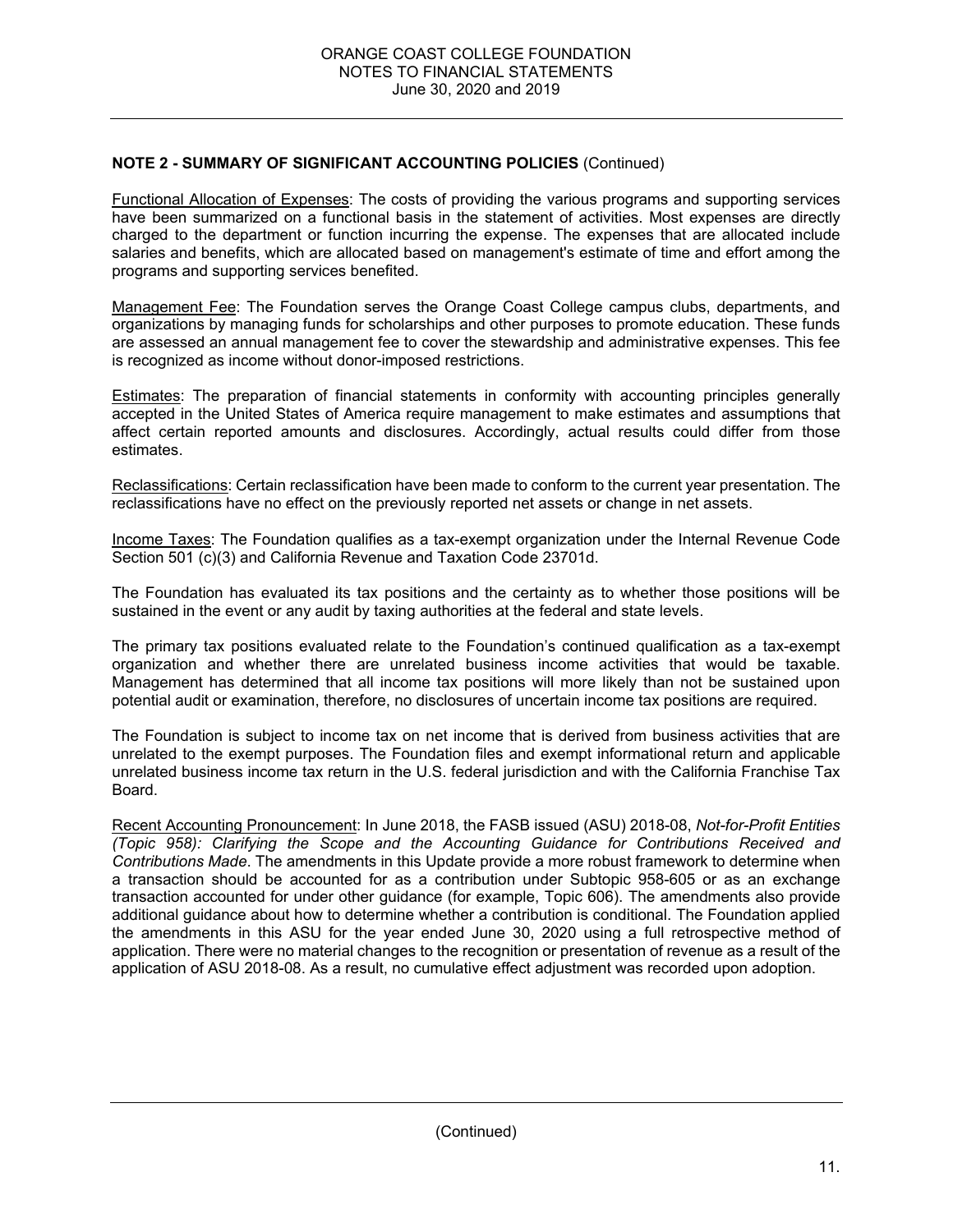# **NOTE 2 - SUMMARY OF SIGNIFICANT ACCOUNTING POLICIES** (Continued)

Subsequent Events: The Foundation has evaluated subsequent events through February 18, 2021, which is the date these financial statements were available to be issued. There were no subsequent events requiring recognition as of June 30, 2020.

Coronavirus Implications: In December 2019, a novel strain of coronavirus surfaced and has spread around the world, with resulting business and social disruption. The coronavirus was declared a Public Health Emergency of International Concern by the World Health Organization on January 30, 2020. The extent to which the coronavirus may continue to impact business activity or investment results depends on future developments, which continue to be highly uncertain and cannot be predicted.

### **NOTE 3 - LIQUIDITY AND AVAILABILITY**

Financial assets available for operating expenditures, that is, without donor or other restrictions limiting their use, within one year of the statement of financial position date, comprise the following:

|                                                         | 2020           | 2019           |
|---------------------------------------------------------|----------------|----------------|
| Financial assets at year-end:                           |                |                |
| Cash and cash equivalents                               | \$<br>366,457  | \$<br>458,488  |
| Accounts receivable                                     | 177,679        | 6,200          |
| Pledges receivable, current portion                     | 100,000        | 110,000        |
| <b>Investments</b>                                      | 23, 131, 242   | 23,340,876     |
|                                                         | 23,775,378     | 23,915,564     |
| Total financial assets                                  |                |                |
| Less amounts not available for general expenditure      |                |                |
| within one year:                                        |                |                |
| Net assets with donor restrictions                      | (31, 257, 534) | (30, 237, 398) |
| Add back:                                               |                |                |
| Split interest agreement                                | 567,722        | 508,386        |
| Amount related to property and equipment                | 7,850,899      | 5,862,791      |
| Amounts not available for general expenditure           |                |                |
| within one year                                         | (22, 838, 913) | (23,866,221)   |
| Financial assets available to meet general expenditures |                |                |
| within one year                                         | \$<br>936,465  | \$<br>49,343   |
|                                                         |                |                |

As part of the liquidity management plan, the Foundation invests cash in excess of daily requirements in short-term investments, such as money market funds, and long-term investments. The endowment fund consists of a donor-restricted endowment. Income from the donor-restricted endowment is restricted for its specific purpose, with the exception of the amounts available for general use. Donor-restricted endowment funds are not available for general expenditure.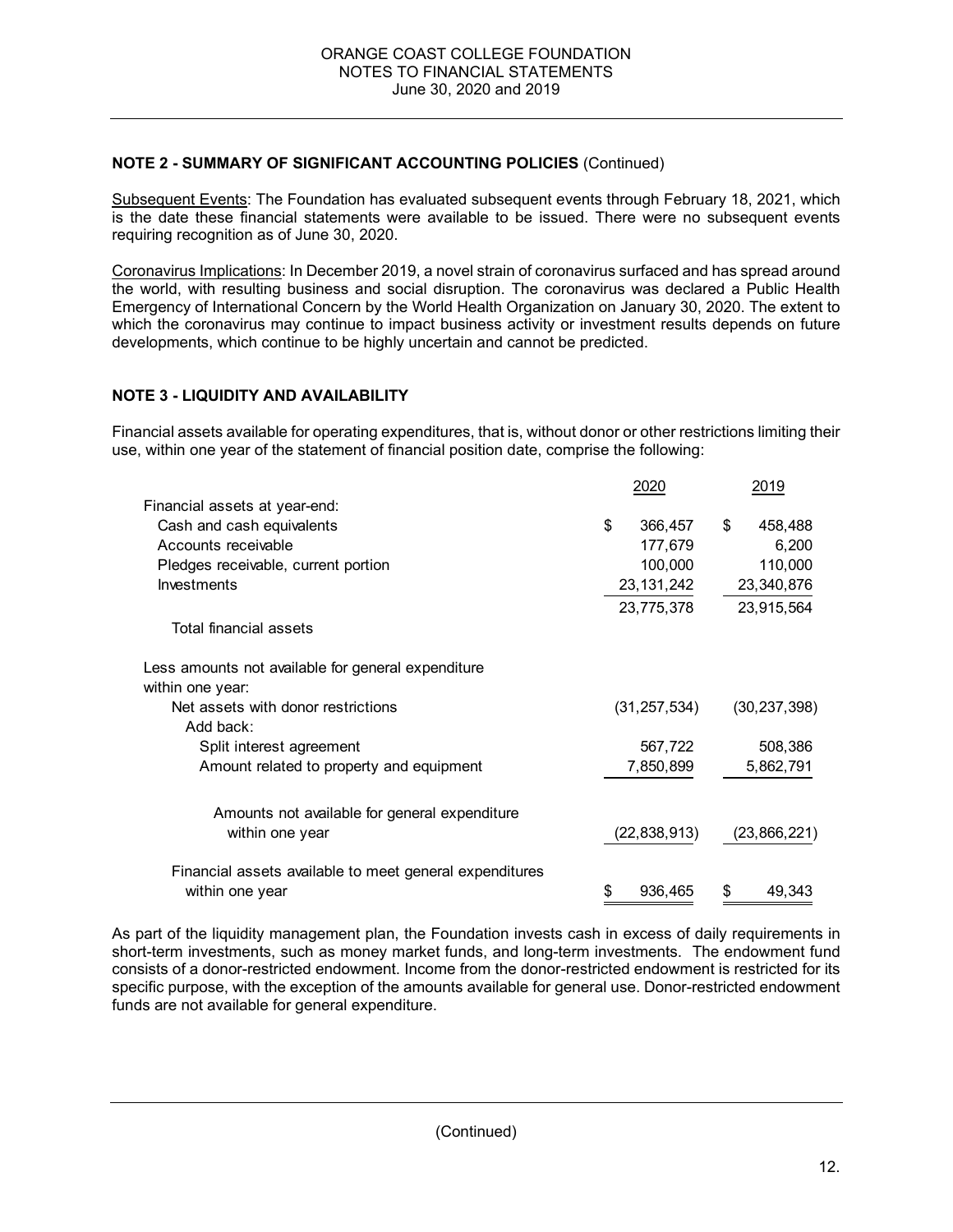### **NOTE 4 - CONCENTRATION OF CREDIT RISK**

The Foundation manages deposit concentration risk by placing cash and money market accounts with financial institutions believed to be creditworthy. At times, amounts on deposit may exceed insured limits or include uninsured investments in money market mutual funds. To date, the Foundation has not experienced losses in any of these accounts. Credit risk associated with accounts receivable and promises to give is considered to be limited due to high historical collection rates and because substantial portions of the outstanding amounts are due organizations supportive of our mission. Investments are made by diversified investment managers whose performance is monitored by the Finance Committee of the Board of Directors. Although the fair values of investments are subject to fluctuation on a year-to-year basis, the Finance Committee believes that the investment policies and guidelines are prudent for the long-term welfare of the organizations.

Deposits: Custodial credit risk is the risk that in the event of a bank failure, the Foundation's deposits may not be returned to it. The Foundation occasionally has a need to maintain cash balances in excess of \$250,000, the amount insured by the Federal Deposit Insurance Corporation (FDIC). The Foundation's deposits in excess of the FDIC are insured. The collateral is held by the pledging bank's trust department, not in the Foundation's name.

Investments: Investments with brokers are insured by the Securities Investor Protection Corporation (SIPC) up to \$500,000 of which \$250,000 may be cash. Insurance protects assets in the case of broker-dealer insolvency and not against declines in market valuation. As of June 30, 2020 the Foundation had investments in excess of the SIPC insurance amount. The Foundation followed established policies in directing and monitoring the investment management of the Foundation's investments during the year.

### **NOTE 5 - PLEDGES RECEIVABLE**

Unconditional promises to give at June 30, 2020 and 2019 are as follows:

|                                                                   |     | 2020               |    | 2019               |
|-------------------------------------------------------------------|-----|--------------------|----|--------------------|
| Receivable - less than one year<br>Receivable - one to five years | S   | 100,000<br>100,000 | \$ | 110,000<br>250,000 |
| Gross unconditional pledges                                       |     | 200,000            |    | 360,000            |
| Less discount                                                     |     | (5, 329)           |    | (14, 241)          |
| Net pledge receivable                                             | \$. | 194.671            | S  | 345,759            |

Pledges receivable have been discounted to present value using a discount rate of 1.56 percent.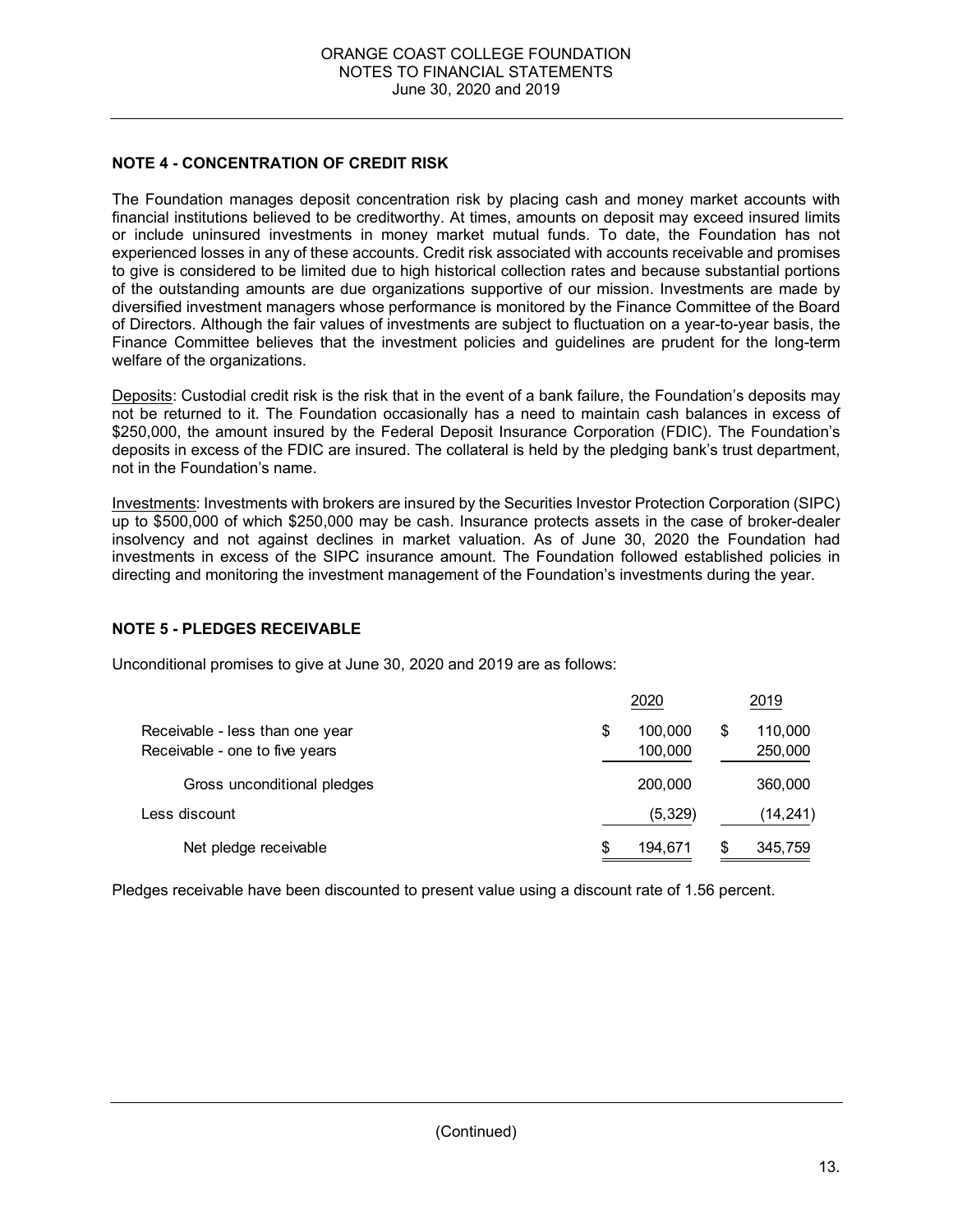### **NOTE 6 - INVESTMENTS**

Investment return for the years ended June 30, 2020 and 2019 are as follows:

| June 30, 2020               | Level 1       | Level 2 |         | Level 3        | Total         |
|-----------------------------|---------------|---------|---------|----------------|---------------|
| Money market                | \$<br>390,401 | \$      |         | \$             | \$<br>390,401 |
| Fixed income                | 7,001,920     |         |         |                | 7,001,920     |
| Marketable equity           | 13,072,023    |         |         |                | 13,072,023    |
| Real estate                 | 333,467       |         |         |                | 333,467       |
| Venture capital/partnership |               |         |         | 1,216,008      | 1,216,008     |
| Hedge fund                  |               |         |         | 1,095,067      | 1,095,067     |
| Investment with FCCC        |               |         |         | 22,356         | 22,356        |
| Subtotal                    | 20,797,811    |         |         | 2,333,431      | 23, 131, 242  |
| Split-interest agreement    |               |         |         | 567,722        | 567,722       |
|                             |               |         |         |                |               |
|                             | \$20,797,811  | \$      |         | 2,901,153<br>S | \$23,698,964  |
|                             |               |         |         |                |               |
| June 30, 2019               | Level 1       |         | Level 2 | Level 3        | Total         |
| Money market                | 278,415<br>\$ | \$      |         | \$             | \$<br>278,415 |
| Fixed income                | 5,852,768     |         |         |                | 5,852,768     |
| Marketable equity           | 14,647,404    |         |         |                | 14,647,404    |
| Real estate                 | 550,018       |         |         |                | 550,018       |
| Venture capital/partnership |               |         |         | 935,317        | 935,317       |
| Hedge fund                  |               |         |         | 1,053,982      | 1,053,982     |
| Investment with FCCC        |               |         |         | 22,972         | 22,972        |
| Subtotal                    | \$21,328,605  |         |         | 2,012,271      | \$23,340,876  |
| Split-interest agreement    |               |         |         | 508,386        | 508,386       |

Levels 1 through 3 have been assigned to the fair value measurement of investments. The fair value level of measurement is determined as follows:

*Level 1* - quoted prices in an active market for identical assets. Level 1 investments include money market, fixed income, marketable equity and real estate.

*Level 2* - quoted prices for similar assets and market-corroborated inputs.

*Level 3* - the organization's own assumptions about market participation, including assumptions about risk, developed based on the best information available in the circumstances. Level 3 investment include venture capital/partnership, hedge fund and investment with FCCC.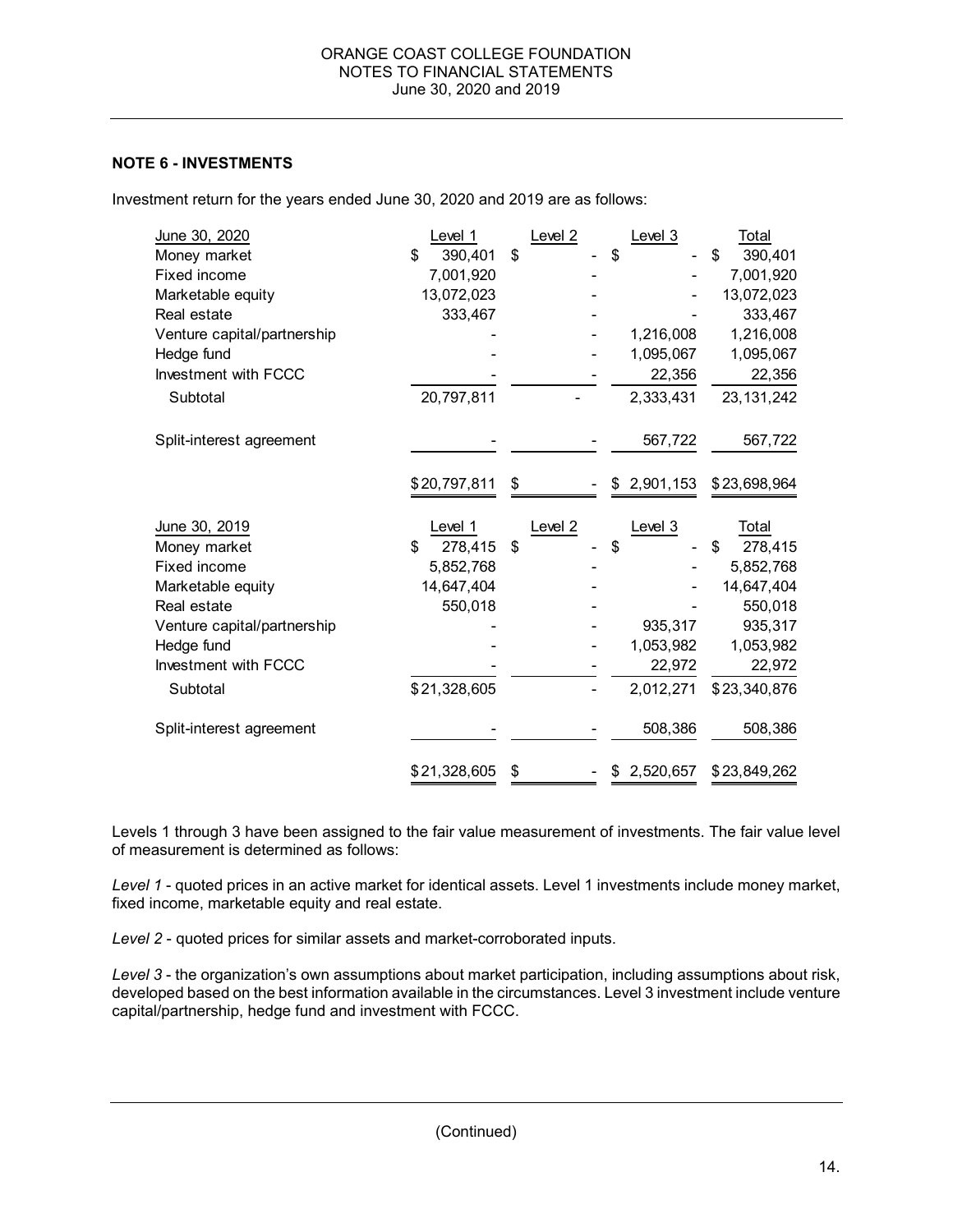### **NOTE 6 - INVESTMENTS** (Continued)

For venture capital/partnership funds , the fund's investment objective is to achieve attractive risk-adjusted rates of return through investment in a diversified portfolio of assets. The fund operates as a "fund-offunds, investing, either directly or indirectly, in a group of funds or other pooled investment vehicles managed by investment advisers selected by the fund's investment manager. The fund seeks to provide investors with exposure to alternative investment strategies by investing in diversified markets and instruments. Valuation of these interests is calculated using the estimated value of the underlying private equity funds in which it is invested. The average remaining life of these funds is 10 to 12 years. The redemption frequency for the investment is on a monthly or quarterly basis. The notice period for redemptions is 30-90 days.

For hedge funds, the fund's objective is to seek attractive risk-adjust rates of return through investment in a diversified portfolio of assets. The Fund operates as a fund of funds, investing, either directly or indirectly, in a group of funds or other pooled investment vehicles managed by investment advisers selected by the Fund's investment manager. The redemption frequency for the investment is on a monthly or quarterly basis. The notice period for redemptions is 30-95 days.

The table below presents a reconciliation for venture capital/partnership investments measured at fair value on a recurring basis using significant unobservable inputs (Level 3-income approach) for the years ended June 30:

| Venture capital/partnership | 2020        | 2019    |
|-----------------------------|-------------|---------|
| Balance, beginning of year  | 935.317     | 776.317 |
| Unrealized gains            | 280.691     | 159,000 |
| Balance, end of year        | \$1,216,008 | 935.317 |

The table below presents a reconciliation for hedge funds investments measured at fair value on a recurring basis using significant unobservable inputs (Level 3-income approach) for the years ended June 30:

| Hedge fund                 | 2020      | 2019            |
|----------------------------|-----------|-----------------|
| Balance, beginning of year | 1.053.982 | 1,032,380<br>-S |
| Unrealized gains           | 41.085    | 21,602          |
| Balance, end of year       | 1,095,067 | 1,053,982       |

All unrealized gains reported in the tables above related to assets still held as of June 30, 2020 and 2019.

There were no transfers in or out of Level 3 during the years ended June 30, 2020 and 2019.

As of June 30, 2020, the Foundation had unfunded commitments of \$1,190,538 related to venture capital/partnerships and hedge funds.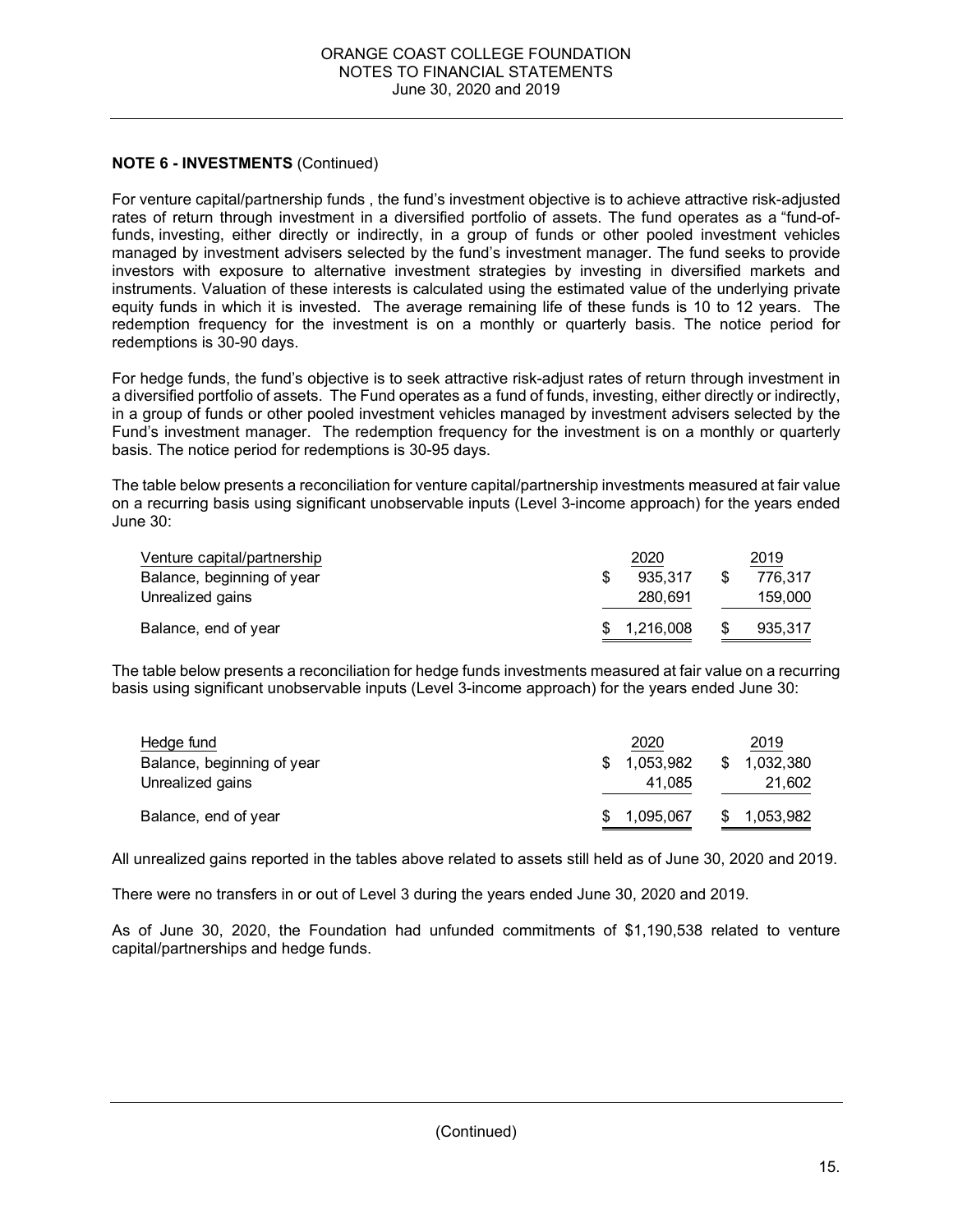### **NOTE 6 - INVESTMENTS** (Continued)

Net investment return for the years ended June 30 consists of the following:

|                                       |    | 2020       | 2019    |
|---------------------------------------|----|------------|---------|
| Investment income, net of expense     | S  | 469.847    | 479.295 |
| Realized (loss) gain on investments   |    | (267, 194) | 310.249 |
| Unrealized (loss) gain on investments |    | (121, 898) | 208,594 |
| Net investment return                 | \$ | 80.755     | 998,138 |

#### **NOTE 7 - INVESTMENT WITH FOUNDATION FOR CALIFORNIA COMMUNITY COLLEGES (FCCC)**

The Foundation has entered into a partnership arrangement with the California Community Colleges Scholarship Endowment (CCCSE) through the Foundation for California Community Colleges (FCCC). The FCCC has an investment advisory committee charged with the responsibility for directing and monitoring the investment management of the CCCSE's assets.

The Foundation has transferred a total of \$22,486 to the FCCC. These funds are invested in a pooled investment fund held by the FCCC (Level 3). At June 30, 2020 the fair value of this investment was \$22,356, which consisted of cash of \$775, equity mutual funds of \$14,637 and fixed income mutual funds of \$6,944. At June 30, 2019 the fair value of this investment was \$22,972, which consisted of cash of \$480, equity mutual funds of \$15,526 and fixed income mutual funds of \$6,966.

Changes in investments held with FCCC for the fiscal year ended June 30, 2020 and 2019 are presented herein:

| Balance, July 1, 2018                        | \$<br>23,191      |
|----------------------------------------------|-------------------|
| Change in fair value<br><b>Distributions</b> | 1,248<br>(1, 467) |
| Balance, June 30, 2019                       | 22,972            |
| Change in fair value<br><b>Distributions</b> | 184<br>(800)      |
| Balance, June 30, 2020                       | \$<br>22,356      |

The CCCSE was set up to provide matching scholarships funds for California community colleges. The CCCSE was formed through a generous \$50 million matching commitment from the Osher Foundation and an initial contribution of \$25 million. The CCCSE began to distribute scholarship funding from the initial \$25 million gift to each participating community college in the 2009-10 year. The allocation is based on each college's full-time equivalent students (FTES) and each scholarship will be valued at \$1,000 for a school year. The Foundation received \$20,400 and \$19,800 from the Osher Scholarship Fund for the fiscal years ended June 30, 2020 and 2019, respectively, for scholarships.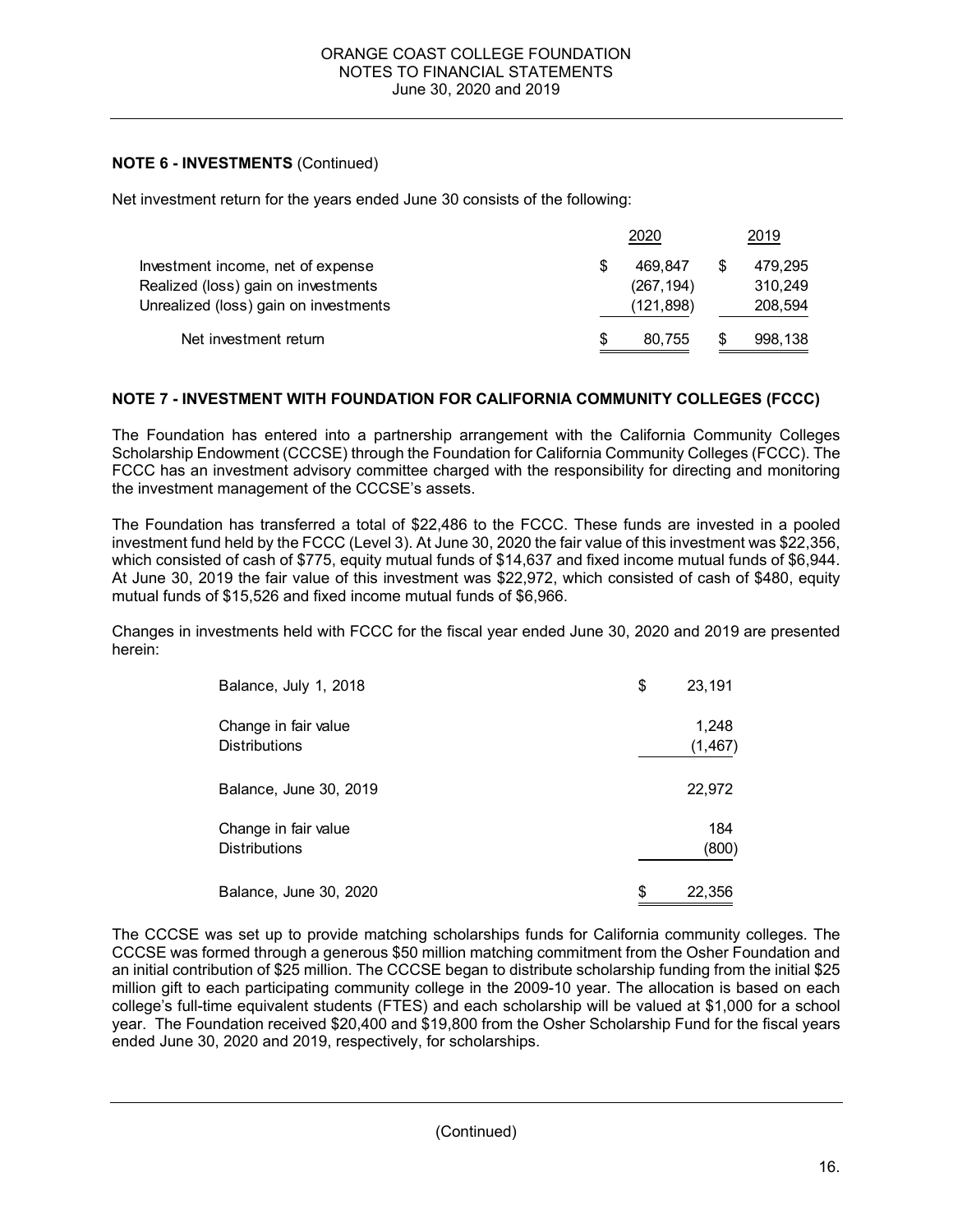### **NOTE 8 - SPLIT-INTEREST AGREEMENT**

The Foundation is the beneficiary of two split-interest agreement for which the Foundation is not the administrator. The Foundation recognized the present value of the estimated future benefits of the agreement to be received as temporarily restricted contribution revenue and as a receivable when notified of the agreement. At June 30, 2020 and 2019, the Foundation's estimated net present value of their share was \$567,722 and \$508,386, respectively.

# **NOTE 9 - PROPERTY AND EQUIPMENT**

As of June 30, 2020 and 2019, property and equipment at consisted of the following:

|                                | <b>Balance</b><br>July 1, 2019 | Additions        | Transfers and<br>Deletions | Balance<br>June 30, 2020    |
|--------------------------------|--------------------------------|------------------|----------------------------|-----------------------------|
|                                |                                |                  |                            |                             |
| Equipment<br><b>Boats</b>      | \$<br>681,473<br>11,730,532    | \$<br>4,174,685  | \$<br>(2,215,500)          | \$<br>681,473<br>13,689,717 |
| Total costs and donated assets | 12,412,005                     | 4,174,685        | (2,215,500)                | 14,371,190                  |
| Accumulated depreciation       |                                |                  |                            |                             |
| Equipment                      | (142, 846)                     |                  | (36, 250)                  | (106, 596)                  |
| <b>Boats</b>                   | (5,346,156)                    | (2,528,522)      | 1,601,250                  | (6, 273, 428)               |
| Total accumulated depreciation | (5,489,002)                    | (2,528,522)      | 1,565,000                  | (6,380,024)                 |
| Net property and equipment     | \$<br>6,923,003                | \$<br>1,646,163  | \$<br>(650, 500)           | \$<br>7,991,166             |
|                                | <b>Balance</b>                 |                  | Transfers and              | <b>Balance</b>              |
|                                | July 1, 2018                   | Additions        | Deletions                  | June 30, 2019               |
| Equipment                      | \$<br>627,268                  | \$<br>54,205     | \$                         | \$<br>681,473               |
| <b>Boats</b>                   | 13,834,910                     | 1,620,272        | (3,724,650)                | 11,730,532                  |
| Total costs and donated assets | 14,462,178                     | 1,674,477        | (3,724,650)                | 12,412,005                  |
| Accumulated depreciation       |                                |                  |                            |                             |
| Equipment                      | (121, 186)                     | (21,660)         |                            | (142, 846)                  |
| <b>Boats</b>                   | (5,407,154)                    | (2,599,193)      | 2,660,191                  | (5,346,156)                 |
| Total accumulated depreciation | (5,528,340)                    | (2,620,853)      | 2,660,191                  | (5,489,002)                 |
| Net property and equipment     | \$<br>8,933,838                | \$<br>(946, 376) | \$<br>(1,064,459)          | \$<br>6,923,003             |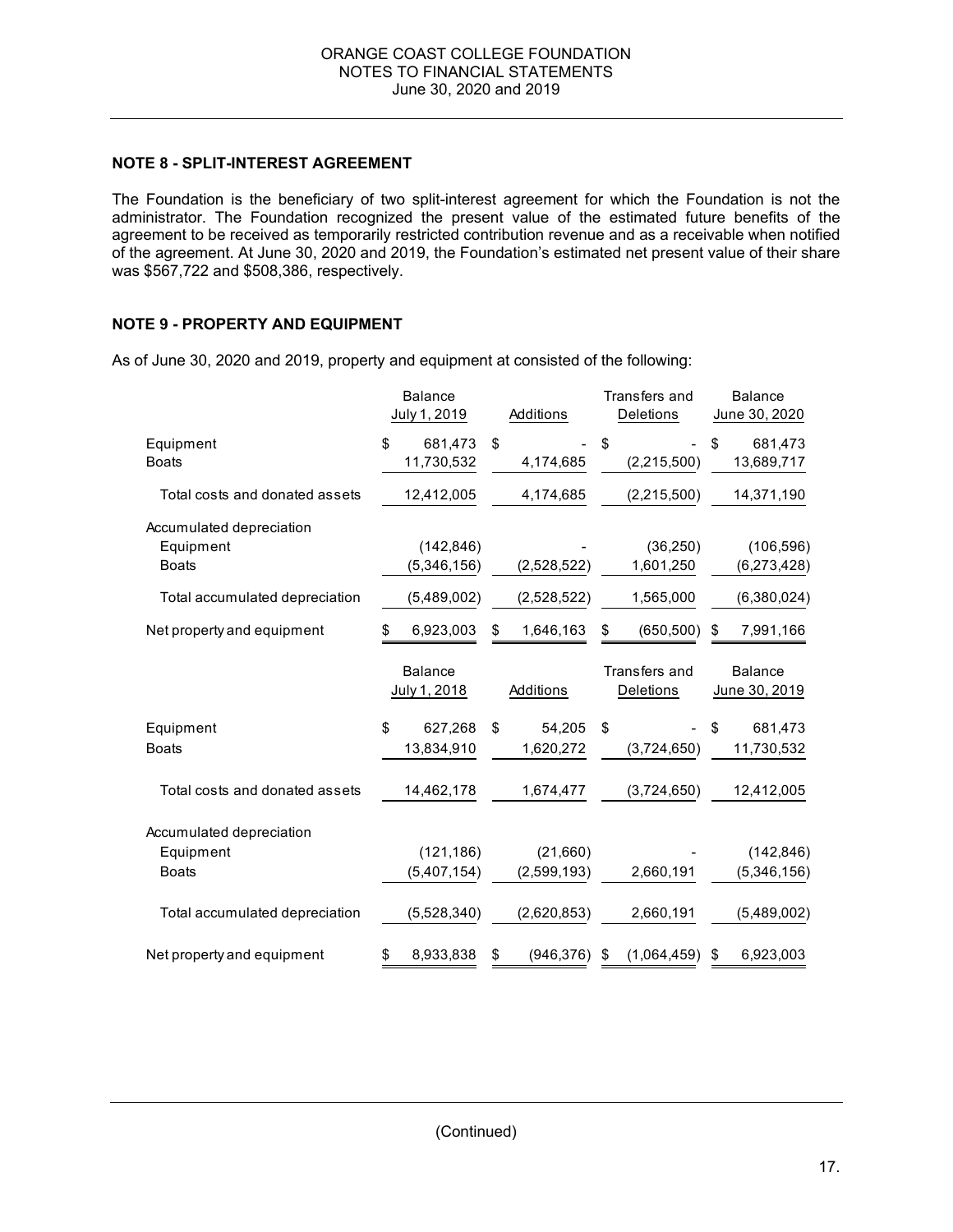### **NOTE 10 - ASSETS HELD FOR SALE**

The Foundation accepts boats and marine equipment to support the College's School of Sailing and Seamanship (the School). Boats and marine equipment not used in the program are held for sale. As of June 30, 2020 and 2019, the carrying value is \$35,100 and \$11,750, respectively.

### **NOTE 11 - SALE OF DONATED ASSETS**

The Foundation records donated assets at their fair value on the date of the donation. For donated items used for instructional purposes, these items are recognized as property and equipment and depreciated as described in Note 2. Upon the disposal or sale of the property and equipment, the Foundation recognizes either a gain or loss from the disposal or sale of the donated assets.

Sale of donated assets of boats and marine equipment for the years ended June 30, 2020 and 2019 is as follows:

|                                                    | 2020 |                          | 2019                     |
|----------------------------------------------------|------|--------------------------|--------------------------|
| Net proceeds from sale                             | \$   | 275.375<br>S             | 247,253                  |
| Original donated value<br>Accumulated depreciation |      | 2,729,872<br>(2,528,522) | 3,728,950<br>(2,660,191) |
| Less net value                                     |      | 201,350                  | 1,068,759                |
| Net gain (loss) on sale                            | \$   | 74,025<br>S              | (821,506)                |

# **NOTE 12 - CHARTER FEES**

Certain boats donated to the Foundation may be leased for a period of approximately two years, with an option to purchase. Income is recognized in the year received. During the fiscal year 2019-20, charter fees and depreciation expenses were \$1,098,751 and \$2,043,922, respectively. During the fiscal year 2018-19, charter fees and depreciation expenses were \$745,714 and \$1,389,782, respectively.

### **NOTE 13 - ENDOWMENT**

The Foundation's endowment consists of a donor-restricted endowment funds established for Instructional Excellence. As required by Generally Accepted Accounting Principles (GAAP), net assets associated with the endowment fund, including funds designated by the Board of Directors to function as endowments, are classified and reported based on the existence or absence of donor-imposed restrictions.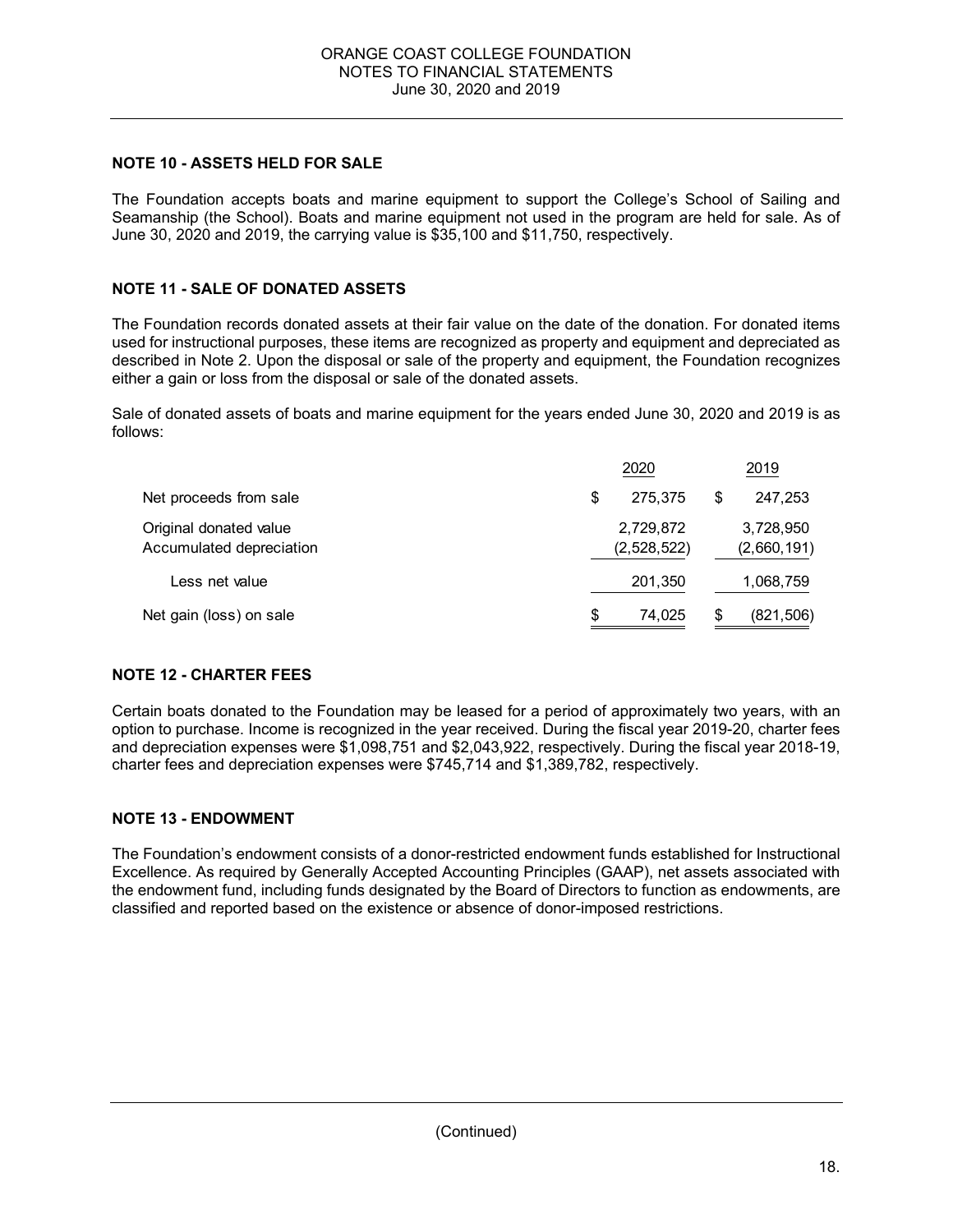# **NOTE 13 - ENDOWMENT** (Continued)

Interpretation of Relevant Law: The Board of Directors of the Foundation has interpreted the Uniform Prudent Management of Institutional Funds Act (UPMIFA) as requiring the preservation of the fair value of the original gift as of the gift date of the donor-restricted endowment funds absent explicit donor stipulations to the contrary. As a result of this interpretation, the Foundation retains in perpetuity (a) the original value of gifts donated to the endowment, (b) the original value of subsequent gifts to the endowment, and (c) accumulations to the endowment made in accordance with the direction of the applicable donor gift instrument at the time the accumulation is added. Donor restricted amounts not retained in perpetuity are subject to appropriations for expenditure by the Foundation in a manner consistent with the standard of prudence prescribed by UPMIFA. In accordance with UPMIFA, the Foundation considers the following factors in making a determination to appropriate or accumulate donor-restricted endowment funds:

- 1) The duration and preservation of the funds
- 2) The purposes of the Foundation and the donor-restricted endowment funds
- 3) General economic conditions
- 4) The possible effect of inflation and deflation
- 5) The expected total return from income and the appreciation of investments
- 6) Other resources of the Foundation
- 7) The investment policies of the Foundation

Endowment Composition and Changes in Endowment Net Assets: Endowment net asset composition by type of fund as of June 30, 2020 and 2019 consisted of donor restricted endowment funds subject to purpose and time restrictions of \$105,191 and \$106,525, respectively. Changes in endowment net assets for the fiscal year ended June 30, 2020 and 2019 are reported in the statement of activities as investment income with donor restrictions restricted activities as appropriate.

Funds with Deficiencies: From time to time, the fair value of assets associated with individual donorrestricted endowment funds may fall below the level that the donor or UPMIFA required the Foundation to retain as a fund of perpetual duration. These deficiencies result from unfavorable market fluctuations that occurred shortly after the investment of new restricted contributions and continued appropriation for certain programs that are deemed prudent by the Board of Directors. In accordance with GAAP, there are no funds with deficiencies of this nature that are reported in net assets without donor restrictions as of June 30, 2020 and 2019.

Return Objectives and Risk Parameters: The Foundation has adopted investment and spending policies for endowment assets that attempt to provide a predictable stream of funding to programs supported by its endowment while seeking to maintain the purchasing power of the endowment assets. Endowment assets include those assets of donor-restricted funds that the organization must hold in perpetuity or for a donorspecified period(s) as well as board-designated funds. Under this policy, as approved by the Board of Directors, the endowment assets are invested in a manner that is intended to produce results that exceed the price and yield results of the S&P 500 index while assuming a moderate level of investment risk. The Foundation expects its endowment funds, over time, to provide an average rate of return of approximately five percent annually. Actual returns in any given year may vary from this amount.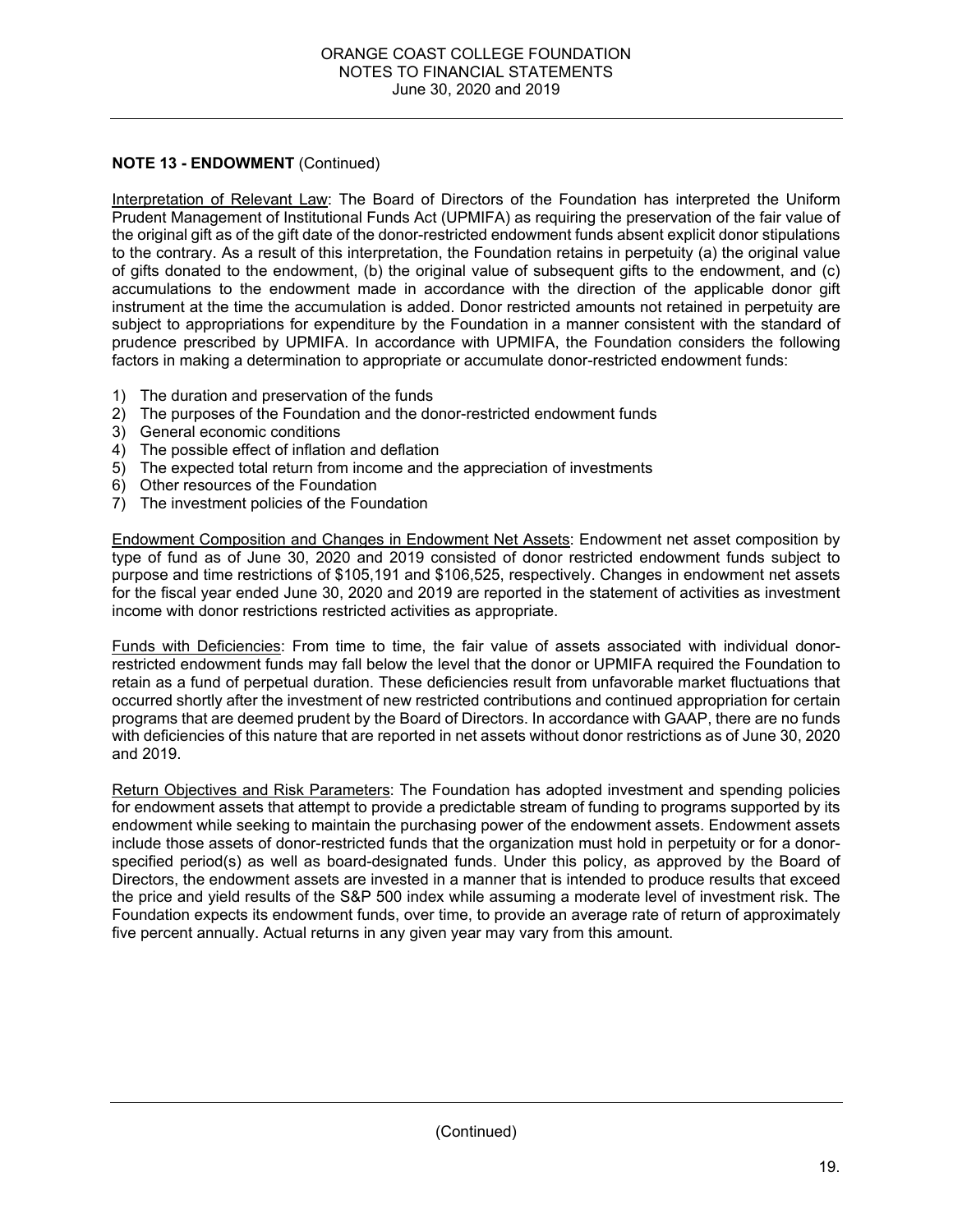### **NOTE 13 - ENDOWMENT** (Continued)

Strategies Employed for Achieving Objectives: To satisfy its long-term rate-of-return objectives, the Foundation relies on a total return strategy in which investment returns are achieved through both capital appreciation (realized and unrealized) and current yield (interest and dividends). The Foundation targets a diversified asset allocation that places a greater emphasis on quality-based investments to achieve its longterm return objectives within prudent risk constraints.

Spending Policy and How the Investment Objectives Relate to Spending Policy: The Foundation has a policy of appropriating for distribution each year five percent of the original contribution (corpus) which will be considered the floor and five percent of the total value (corpus plus income and any realized gains) which will be the ceiling. In establishing this policy, the Foundation considered the long-term expected return on its endowment. Accordingly, over the long term, the Foundation expects the current spending policy to allow its endowment to grow. Spending is reviewed annually and allocations are determined to allow continued growth. This is consistent with the Foundation's objective to maintain the purchasing power of the endowment assets held in perpetuity or for a specified term as well as to provide additional real growth through new gifts and investment return.

# **NOTE 14 - NET ASSETS WITH DONOR RESTRICTIONS**

Net assets released from donor restrictions by incurring expenses satisfying the restricted purposes as follows the fiscal years ended June 30, 2020 and 2019:

|                                             |    |           |    | 2019      |
|---------------------------------------------|----|-----------|----|-----------|
| <b>Satisfaction of Purpose Restrictions</b> |    |           |    |           |
| Scholarships and grants                     | \$ | 749.804   | \$ | 720,110   |
| College support                             |    | 1,476,617 |    | 947,958   |
| Sailing program                             |    | 2.528.522 |    | 2,620,853 |
| Capital projects:                           |    |           |    |           |
| Art pavilion                                |    | 366       |    | 28.194    |
| Recycling center                            |    | 5.241     |    | 29,240    |
| Planetarium                                 |    | 205,406   |    | 245,143   |
| Sailing center expansion                    |    | 8,210     |    | 7,847     |
| Total net assets released from              |    |           |    |           |
| donor restrictions                          | \$ | 4.974.166 |    | 4.599.345 |
|                                             |    |           |    |           |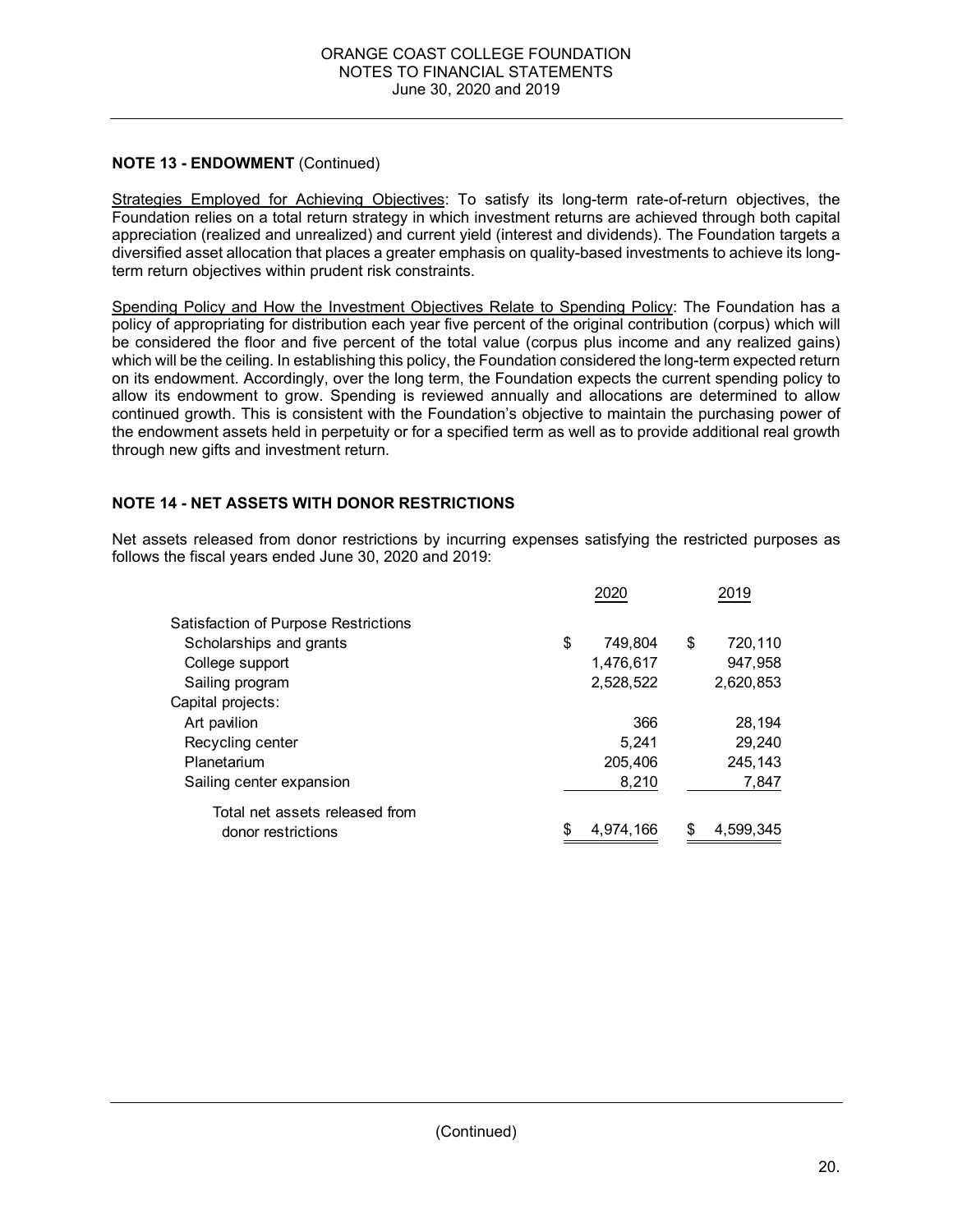### **NOTE 14 - NET ASSETS WITH DONOR RESTRICTIONS** (Continued)

Net assets with donor restrictions are restricted for the following purposes or periods:

|                                                   | 2020            | 2019            |
|---------------------------------------------------|-----------------|-----------------|
| Subject to expenditure for specific purpose:      |                 |                 |
| Scholarships and grants                           | \$<br>7,170,629 | \$<br>7,553,055 |
| College and student assistance                    | 13,676,061      | 14,060,794      |
| Sailing program                                   | 7,850,899       | 5,862,791       |
| Capital projects:                                 |                 |                 |
| Art pavilion                                      | 19,543          | 11,243          |
| Recycling center                                  | 144,194         | 141,369         |
| Planetarium                                       | 414,879         | 533,115         |
| Sailing center expansion                          | 1,091,389       | 1,091,389       |
| Subject to spending policy and appropriation:     |                 |                 |
| Investment in perpetuity (including amounts       |                 |                 |
| above original gift amount of \$93,861), the      |                 |                 |
| income from which is expendable to support:       |                 |                 |
| Scholarships                                      | 105,191         | 106,525         |
| Subject to Passage of Time:                       |                 |                 |
| Pledges receivable, net of discount               | 194,671         | 345,759         |
| Receivable for split-interest agreement           | 567,722         | 508,386         |
| Not subject to spending policy or appropriations: |                 |                 |
| Investments held with FCCC in perpetuity          |                 |                 |
| (including amounts above original gift            |                 |                 |
| amount of \$22,486):                              |                 |                 |
| Osher scholarships                                | 22,356          | 22,972          |
| Net assets with donor restrictions                | 31,257,534      | \$30,237,398    |

### **NOTE 15 - RELATED PARTIES**

The primary purpose of the Foundation is to assist in the institutional development and encourage community support to the College. The Foundation receives gifts, property and funds to be used for the benefit of the College, its programs, and any person or organization having an official relationship with the College.

The Foundation was organized as an Auxiliary organization under California Education Code and has a signed master agreement with the District. The agreement allows the District to provide administrative services to assist the Foundation in carrying out its purpose. The District pays salaries and benefits of the executive director, administrative assistants and accountants. In addition, working space for the employees who perform administrative services for the Foundation is provided by the District at no charge. In return, the Foundation provides various levels of monetary support and service to Orange Coast College and Coast Community College District. These transactions are recorded within the financial statements as distributions, student programs, and scholarship expense. The current master agreement is effective July 1, 2016 to June 30, 2021.